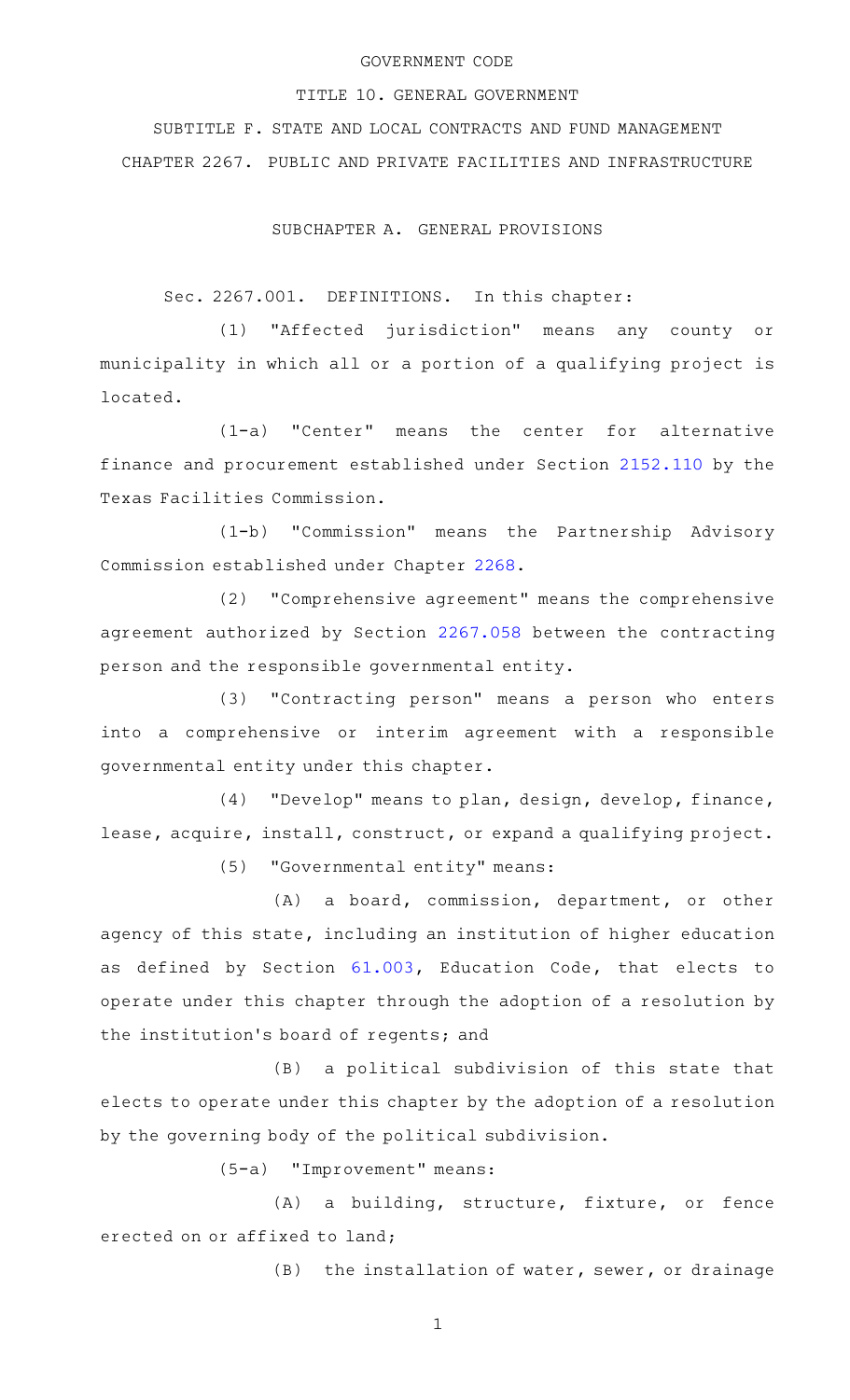lines on, above, or under land;

(C) the paving of undeveloped land; and

(D) specialized software that in any manner is related to the control, management, maintenance, or operation of an improvement.

(6) "Interim agreement" means an agreement authorized by Section [2267.059](http://www.statutes.legis.state.tx.us/GetStatute.aspx?Code=GV&Value=2267.059) between a contracting person and a responsible governmental entity that proposes the development or operation of the qualifying project.

(7) "Lease payment" means any form of payment, including a land lease, by a governmental entity to the contracting person for the use of a qualifying project.

(8) "Material default" means any default by a contracting person in the performance of duties imposed under Section [2267.057](http://www.statutes.legis.state.tx.us/GetStatute.aspx?Code=GV&Value=2267.057)(f) that jeopardizes adequate service to the public from a qualifying project.

(9) "Operate" means to finance, maintain, improve, equip, modify, repair, or operate a qualifying project.

(9-a) "Private entity" means any individual person, corporation, general partnership, limited liability company, limited partnership, joint venture, business trust, public benefit corporation, nonprofit entity, or other business entity.

(9-b) "Property" means any matter or thing capable of public or private ownership.

 $(9-c)$  "Proposer" means a private entity that submits a proposal to a responsible governmental entity or affected jurisdiction.

(10) "Qualifying project" means:

(A) any ferry, mass transit facility, vehicle parking facility, port facility, power generation facility, fuel supply facility, oil or gas pipeline, water supply facility, public work, waste treatment facility, hospital, school, medical or nursing care facility, recreational facility, public building, technology facility, or other similar facility currently available or to be made available to a governmental entity for public use, including any structure, parking area, appurtenance, and other property required to operate the structure or facility and any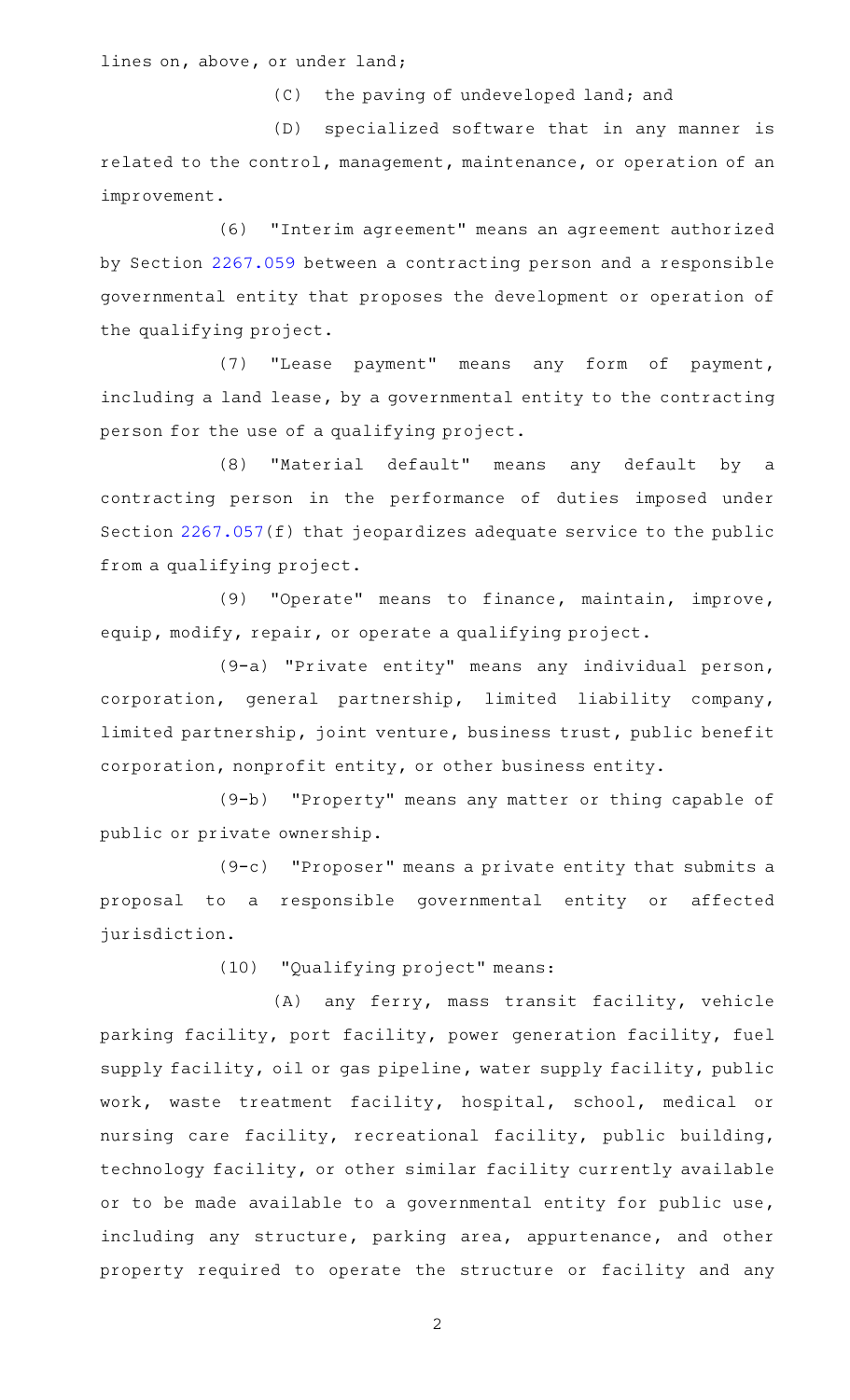technology infrastructure installed in the structure or facility that is essential to the project 's purpose; or

(B) any improvements necessary or desirable to real property owned by a governmental entity.

(10-a) "Real property" means:

- $(A)$  improved or unimproved land;
- $(B)$  an improvement;
- $(C)$  a mine or quarry;
- $(D)$  a mineral in place;
- $(E)$  standing timber; or

 $(F)$  an estate or interest, other than a mortgage or deed of trust creating a lien on property or an interest securing payment or performance of an obligation, in a property described by Paragraphs (A) through (E).

(11) "Responsible governmental entity" means a governmental entity that has the power to develop or operate an applicable qualifying project.

(12) "Revenue" means all revenue, income, earnings, user fees, lease payments, or other service payments that arise out of or in connection with the development or operation of a qualifying project, including money received as a grant or otherwise from the federal government, a governmental entity, or any agency or instrumentality of the federal government or governmental entity in aid of the project.

(13) "Service contract" means a contract between a governmental entity and a contracting person under Section [2267.054](http://www.statutes.legis.state.tx.us/GetStatute.aspx?Code=GV&Value=2267.054).

(14) "Service payment" means a payment to a contracting person of a qualifying project under a service contract.

(14-a) "State entity" means a governmental entity described by Subdivision (5)(A).

(15) "User fee" means a rate, fee, or other charge imposed by a contracting person for the use of all or part of a qualifying project under a comprehensive agreement. Added by Acts 2011, 82nd Leg., R.S., Ch. 1334 (S.B. [1048\)](http://www.legis.state.tx.us/tlodocs/82R/billtext/html/SB01048F.HTM), Sec. 1, eff. September 1, 2011.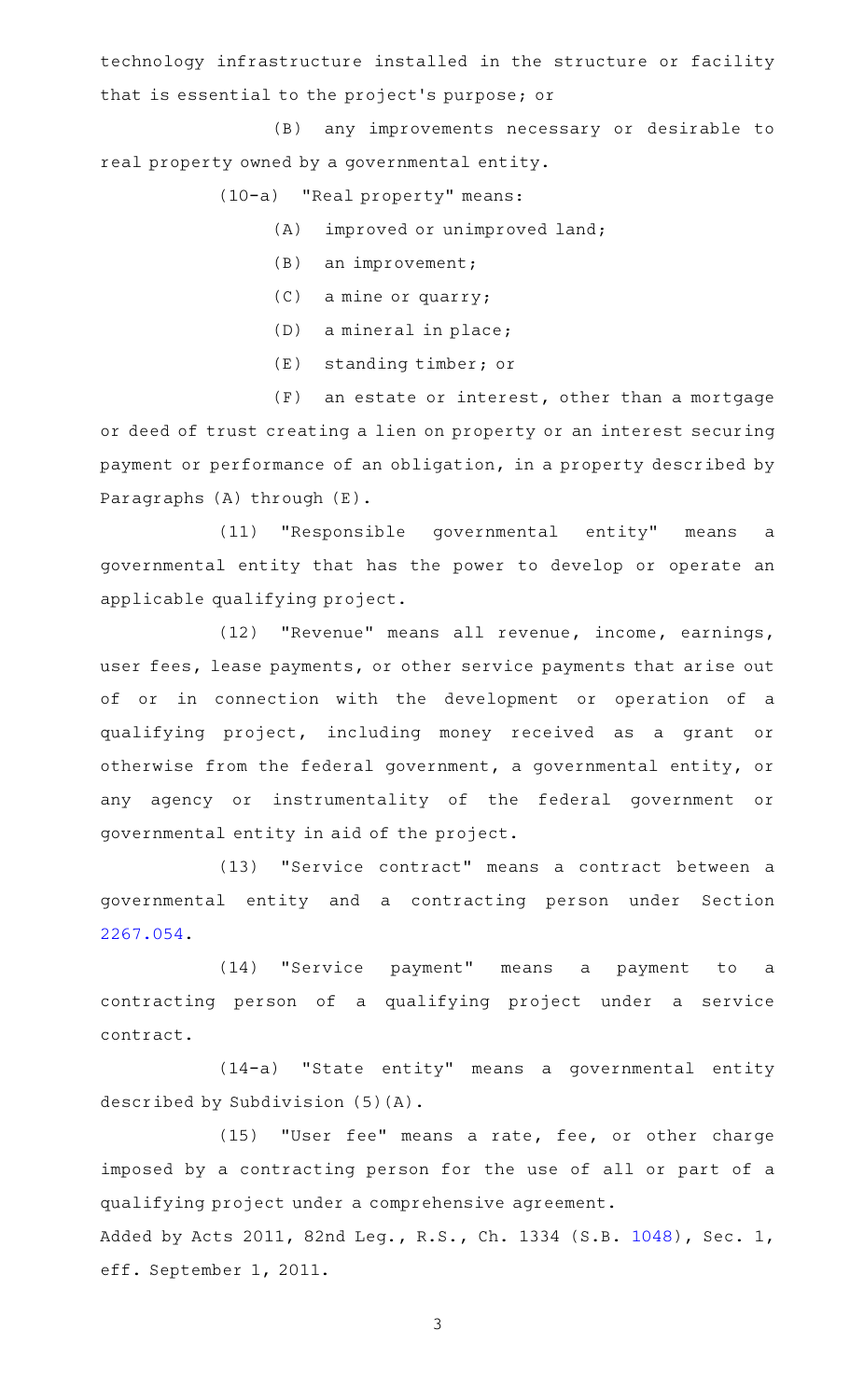Amended by:

Acts 2013, 83rd Leg., R.S., Ch. 271 (H.B. [768](http://www.legis.state.tx.us/tlodocs/83R/billtext/html/HB00768F.HTM)), Sec. 1, eff. June 14, 2013.

Acts 2013, 83rd Leg., R.S., Ch. 1153 (S.B. [211\)](http://www.legis.state.tx.us/tlodocs/83R/billtext/html/SB00211F.HTM), Sec. 23, eff. June 14, 2013.

Acts 2015, 84th Leg., R.S., Ch. 1075 (H.B. [2475](http://www.legis.state.tx.us/tlodocs/84R/billtext/html/HB02475F.HTM)), Sec. 2, eff. September 1, 2015.

Sec. 2267.002. DECLARATION OF PUBLIC PURPOSE; CONSTRUCTION OF CHAPTER. (a) The legislature finds that:

(1) there is a public need for timely acquisition, design, construction, improvement, renovation, expansion, equipping, maintenance, operation, implementation, and installation of education facilities, technology and other public infrastructure, and government facilities in this state that serve a public need and purpose;

(2) the public need may not be wholly satisfied by existing methods of procurement in which qualifying projects are acquired, designed, constructed, improved, renovated, expanded, equipped, maintained, operated, implemented, or installed;

(3) there are inadequate resources to develop new education facilities, technology and other public infrastructure, and government facilities for the benefit of the citizens of this state, and there is demonstrated evidence that partnerships between public entities and private entities or other persons can meet these needs by improving the schedule for delivery, lowering the cost, and providing other benefits to the public;

(4) financial incentives exist under state and federal tax provisions that encourage public entities to enter into partnerships with private entities or other persons to develop qualifying projects; and

(5) authorizing private entities or other persons to develop or operate one or more qualifying projects may serve the public safety, benefit, and welfare by making the projects available to the public in a more timely or less costly fashion.

(b) An action authorized under Section [2267.053](http://www.statutes.legis.state.tx.us/GetStatute.aspx?Code=GV&Value=2267.053) serves the public purpose of this chapter if the action facilitates the timely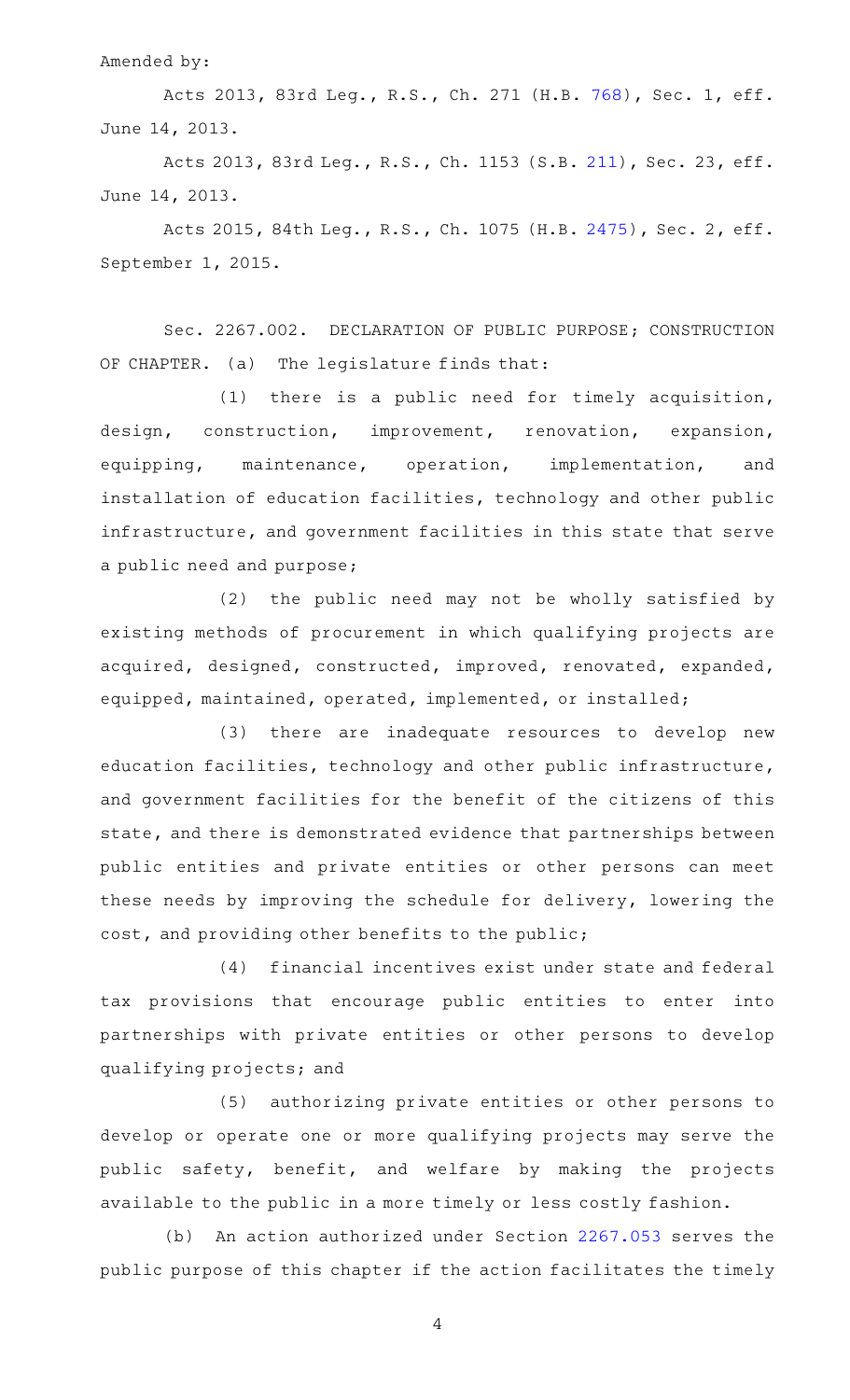development or operation of a qualifying project.

(c) The purposes of this chapter include:

(1) encouraging investment in this state by private entities and other persons;

(2) facilitating bond financing or other similar financing mechanisms, private capital, and other funding sources that support the development or operation of qualifying projects in order to expand and accelerate financing for qualifying projects that improve and add to the convenience of the public; and

(3) providing governmental entities with the greatest possible flexibility in contracting with private entities or other persons to provide public services through qualifying projects subject to this chapter.

(d) This chapter shall be liberally construed in conformity with the purposes of this section.

(e) Repealed by Acts 2015, 84th Leg., R.S., Ch. 1075, Sec. 12(1), eff. September 1, 2015.

Added by Acts 2011, 82nd Leg., R.S., Ch. 1334 (S.B. [1048\)](http://www.legis.state.tx.us/tlodocs/82R/billtext/html/SB01048F.HTM), Sec. 1, eff. September 1, 2011.

Amended by:

Acts 2015, 84th Leg., R.S., Ch. 1075 (H.B. [2475](http://www.legis.state.tx.us/tlodocs/84R/billtext/html/HB02475F.HTM)), Sec. 12(1), eff. September 1, 2015.

Sec. 2267.003. APPLICABILITY. This chapter does not apply to:

 $(1)$  the financing, design, construction, maintenance, or operation of a highway in the state highway system;

(2) a transportation authority operating under Chapter [451](http://www.statutes.legis.state.tx.us/GetStatute.aspx?Code=TN&Value=451), [452](http://www.statutes.legis.state.tx.us/GetStatute.aspx?Code=TN&Value=452), [453](http://www.statutes.legis.state.tx.us/GetStatute.aspx?Code=TN&Value=453), or [460](http://www.statutes.legis.state.tx.us/GetStatute.aspx?Code=TN&Value=460), Transportation Code, other than a metropolitan rapid transit authority operating under Chapter [451](http://www.statutes.legis.state.tx.us/GetStatute.aspx?Code=TN&Value=451), Transportation Code, in which the principal municipality has a population of 1.9 million or more;

(3) any telecommunications, cable television, video service, or broadband infrastructure other than technology installed as part of a qualifying project that is essential to the project; or

(4) except as provided by Section [2165.259](http://www.statutes.legis.state.tx.us/GetStatute.aspx?Code=GV&Value=2165.259), a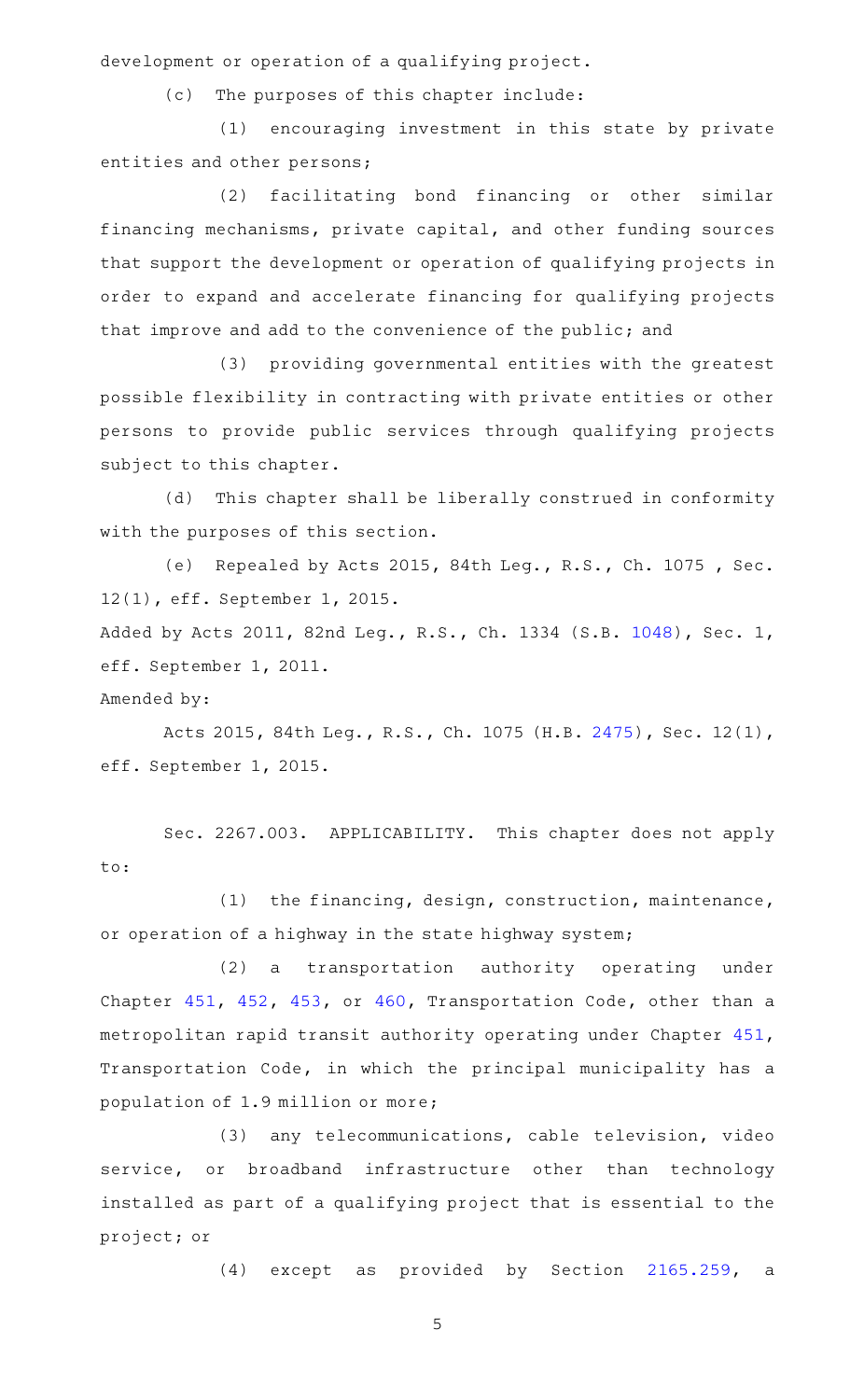qualifying project located in the Capitol Complex, as defined by Section [443.0071](http://www.statutes.legis.state.tx.us/GetStatute.aspx?Code=GV&Value=443.0071).

Added by Acts 2011, 82nd Leg., R.S., Ch. 1334 (S.B. [1048\)](http://www.legis.state.tx.us/tlodocs/82R/billtext/html/SB01048F.HTM), Sec. 1, eff. September 1, 2011.

Amended by:

Acts 2013, 83rd Leg., R.S., Ch. 1153 (S.B. [211\)](http://www.legis.state.tx.us/tlodocs/83R/billtext/html/SB00211F.HTM), Sec. 24, eff. June 14, 2013.

Acts 2017, 85th Leg., R.S., Ch. 526 (S.B. [255](http://www.legis.state.tx.us/tlodocs/85R/billtext/html/SB00255F.HTM)), Sec. 7, eff. September 1, 2017.

Sec. 2267.004. APPLICABILITY OF EMINENT DOMAIN LAW. This chapter does not alter the eminent domain laws of this state or grant the power of eminent domain to any person who is not expressly granted that power under other state law.

Added by Acts 2011, 82nd Leg., R.S., Ch. 1334 (S.B. [1048\)](http://www.legis.state.tx.us/tlodocs/82R/billtext/html/SB01048F.HTM), Sec. 1, eff. September 1, 2011.

Sec. 2267.005. CONFLICT OF INTEREST. An employee of a responsible governmental entity or a person related to the employee within the second degree by consanguinity or affinity, as determined under Chapter [573,](http://www.statutes.legis.state.tx.us/GetStatute.aspx?Code=GV&Value=573) may not accept money, a financial benefit, or other consideration from a contracting person that has entered into a comprehensive agreement with the responsible governmental entity.

Added by Acts 2013, 83rd Leg., R.S., Ch. 1153 (S.B. [211\)](http://www.legis.state.tx.us/tlodocs/83R/billtext/html/SB00211F.HTM), Sec. 25, eff. June 14, 2013.

Sec. 2267.0051. PROHIBITED EMPLOYMENT WITH FORMER OR RETIRED GOVERNMENTAL ENTITY EMPLOYEES. (a) A contracting person may not employ or enter into a professional services contract or a consulting services contract under Chapter [2254](http://www.statutes.legis.state.tx.us/GetStatute.aspx?Code=GV&Value=2254) with a former or retired employee of the responsible governmental entity with which the person has entered into a comprehensive agreement before the first anniversary of the date on which the former or retired employee terminates employment with the entity.

(b) This section does not prohibit the contracting person from entering into a professional services contract with a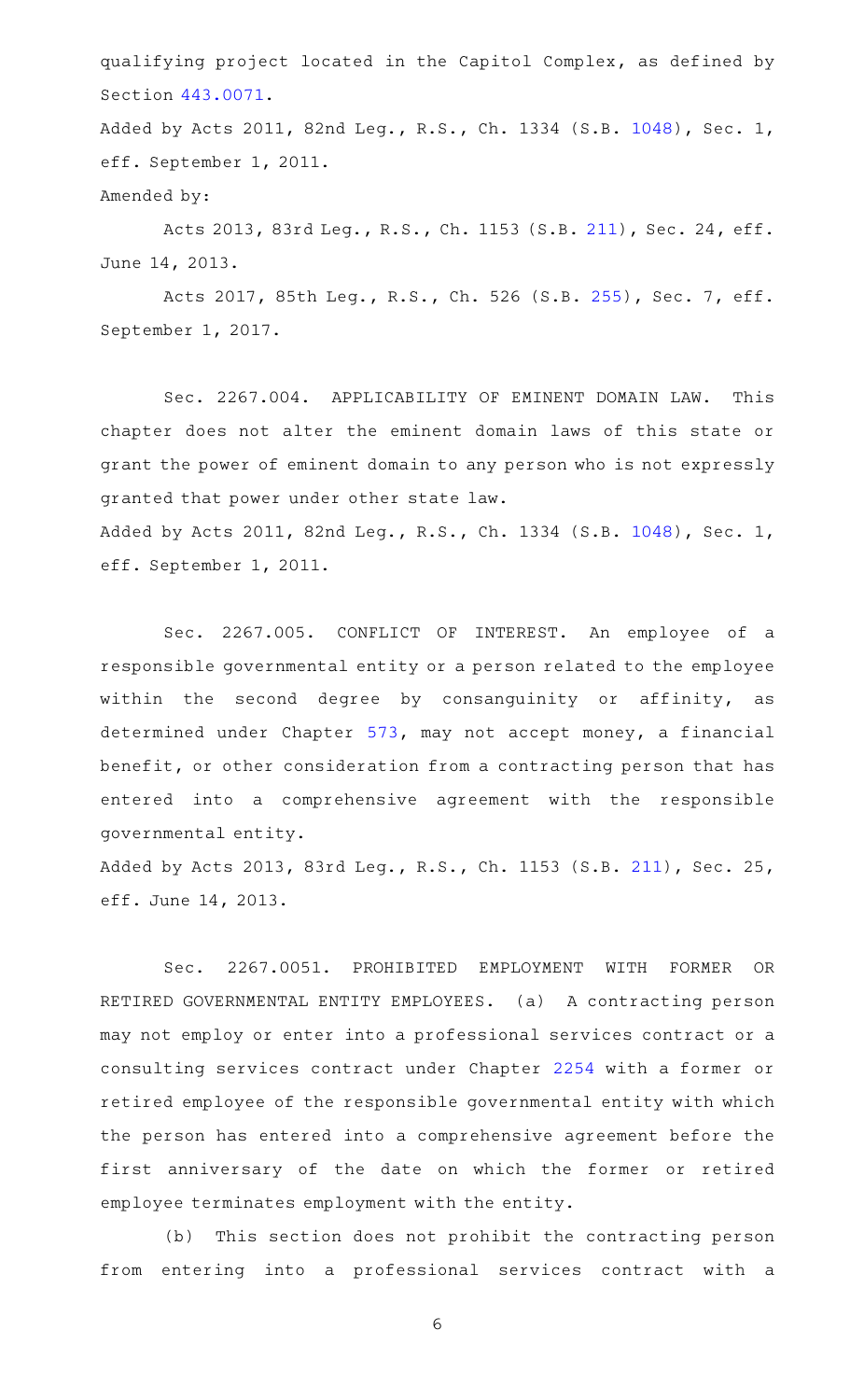corporation, firm, or other business organization that employs a former or retired employee of the responsible governmental entity before the first anniversary of the date the former or retired employee terminates employment with the entity if the former or retired employee does not perform services for the corporation, firm, or other business organization under the comprehensive agreement with the responsible governmental entity that the former or retired employee worked on before terminating employment with the entity.

Added by Acts 2013, 83rd Leg., R.S., Ch. 1153 (S.B. [211\)](http://www.legis.state.tx.us/tlodocs/83R/billtext/html/SB00211F.HTM), Sec. 25, eff. June 14, 2013.

Sec. 2267.0052. PROHIBITED EMPLOYMENT OF RESPONSIBLE GOVERNMENTAL ENTITY EMPLOYEES. (a) An employee of a responsible governmental entity may not be employed or hired by another person to perform duties that relate to the employee 's specific duties in developing and implementing a qualifying project, including review, evaluation, development, and negotiation of a qualifying project proposal.

(b) The responsible governmental entity shall obtain from each employee sufficient information to determine whether:

(1) the employee is employed by another person; and

(2) a potential conflict of interest exists between the employee 's duties for the entity and the employee 's duties with the other employer.

(c) Each employee of a responsible governmental entity whose duties relate to a qualifying project shall attest that the employee is aware of and agrees to the responsible governmental entity 's ethics and conflict-of-interest policies.

(d) To the extent the other employment is authorized by the responsible governmental entity's policy, this section does not prohibit additional employment for an employee of a responsible governmental entity whose duties are not related to a qualifying project.

Added by Acts 2013, 83rd Leg., R.S., Ch. 1153 (S.B. [211\)](http://www.legis.state.tx.us/tlodocs/83R/billtext/html/SB00211F.HTM), Sec. 25, eff. June 14, 2013.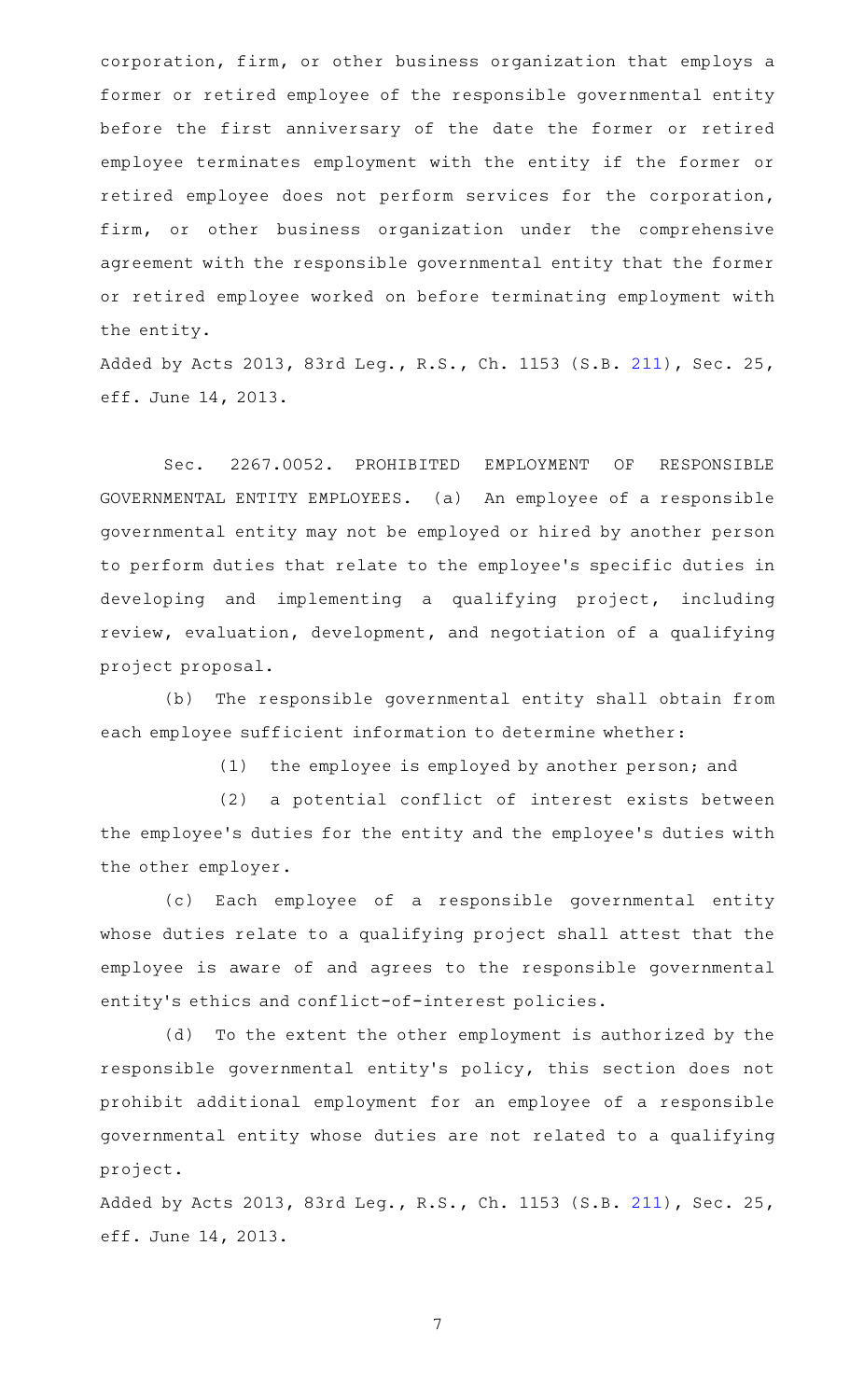Sec. 2267.006. DEVELOPMENT PLAN. (a) If the state intends to develop or operate a qualifying project under this chapter, the state entity proposing to develop or operate the project may adopt a development plan on the real property associated with the project.

(b) The purpose of a development plan is to conserve and enhance the value of real property belonging to the state, taking into consideration the preservation of the health, safety, and general welfare of the communities in which the real property is situated.

(c) The plan must address local land use planning ordinances, which may include the following:

(1) allocation and location of specific uses of the real property, including residential, commercial, industrial, recreational, or other appropriate uses;

 $(2)$  densities and intensities of designated land uses;

 $(3)$  the timing and rate of development;

(4) timely delivery of adequate facilities and services, including water, wastewater collection and treatment systems, parks and public recreational facilities, drainage facilities, school sites, and roads and transportation facilities; or

(5) needed zoning and other land use regulations.

(d) The plan must comply with existing rules, regulations, orders, or ordinances for real property development to the extent the rules, regulations, orders, or ordinances are not detrimental to the interests of the state as determined by the special board of review.

Added by Acts 2013, 83rd Leg., R.S., Ch. 1153 (S.B. [211\)](http://www.legis.state.tx.us/tlodocs/83R/billtext/html/SB00211F.HTM), Sec. 25, eff. June 14, 2013.

Sec. 2267.0061. PUBLIC HEARING BEFORE PREPARATION OF DEVELOPMENT PLAN. (a) If the state entity is requested to prepare a development plan under Section [2267.006,](http://www.statutes.legis.state.tx.us/GetStatute.aspx?Code=GV&Value=2267.006) the state entity shall notify the local government to which the plan will be submitted under Section [2267.0062](http://www.statutes.legis.state.tx.us/GetStatute.aspx?Code=GV&Value=2267.0062) of the state entity's intent to prepare a development plan. The state entity shall provide the local government with information relating to: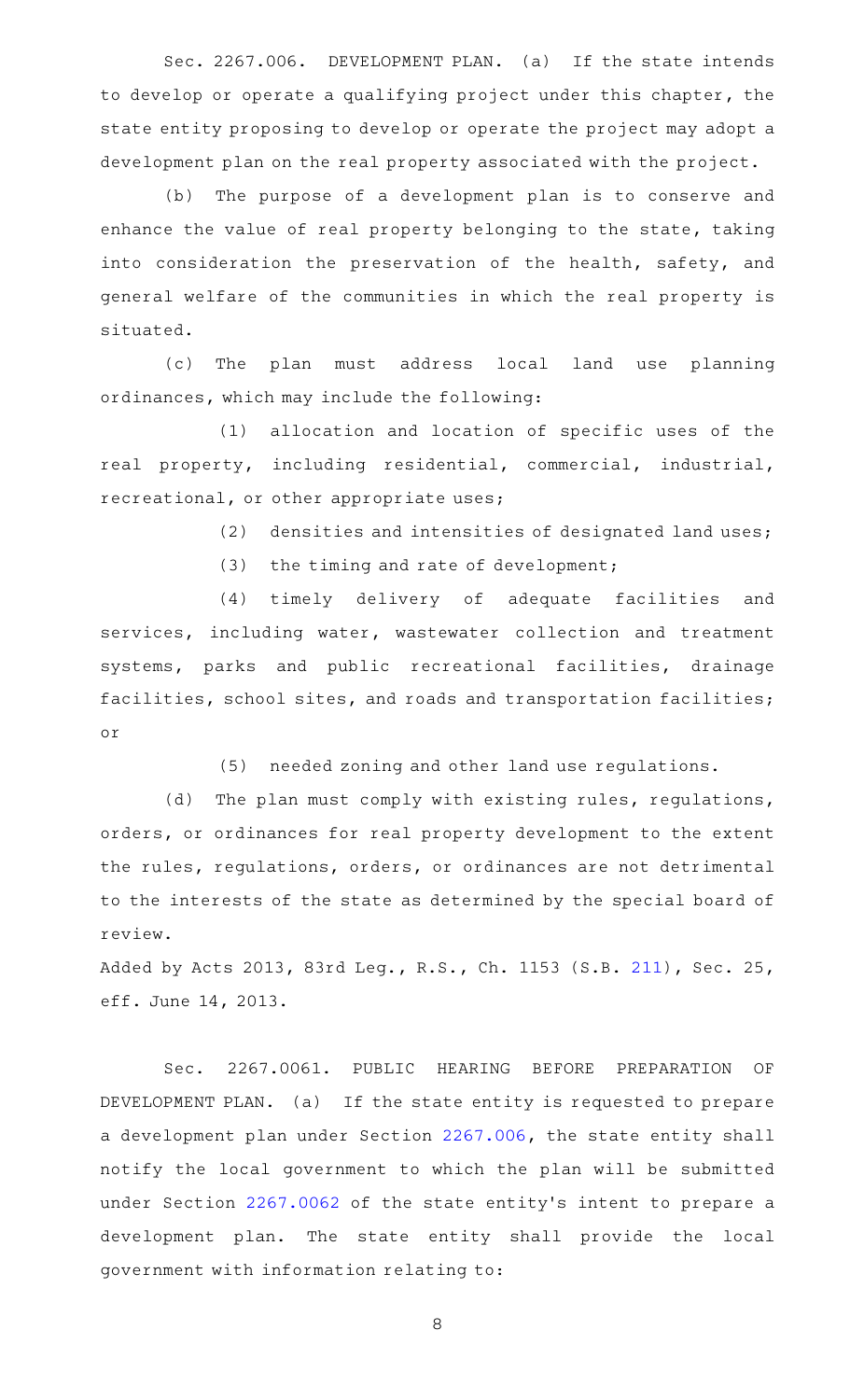(1) the location of the real property to be offered for sale or lease;

 $(2)$  the highest and best use of the real property; and

(3) the process for preparing the development plan under Section [2267.006](http://www.statutes.legis.state.tx.us/GetStatute.aspx?Code=GV&Value=2267.006) and the process provided under Sections [2267.0065](http://www.statutes.legis.state.tx.us/GetStatute.aspx?Code=GV&Value=2267.0065) and [2267.0066](http://www.statutes.legis.state.tx.us/GetStatute.aspx?Code=GV&Value=2267.0066) for the special board of review.

(b) Not later than the 30th day after the date the local government receives the notice provided under Subsection (a), the local government may request the state entity to hold a public hearing to solicit public comment. If requested by the local government, the state entity shall hold a public hearing. The local government shall provide notice of the hearing to real property owners in at least the same manner that notice is provided for adopting zoning regulations or subdivision requirements in the local government's jurisdiction. The state entity shall set the agenda for the hearing, which must be completed not later than the 120th day after the date notice is provided under Subsection (a).

(c) If the local government does not request a public hearing under Subsection (b), the state entity may hold a hearing to solicit public comment. The state entity shall provide notice of the hearing in the same manner that a local government is required to provide notice under Subsection (b). The state entity shall set the agenda for the hearing and must complete the hearing not later than the 120th day after the date the notice is provided under Subsection (a).

(d) A public hearing under this section may include:

 $(1)$  a presentation by the state entity relating to the state entity's classification of the real property as unused or substantially underused and the state entity 's recommendation of the highest and best use to which the real property may legally be placed;

(2) a presentation by the local government relating to relevant local plans, development principles, and ordinances that may affect the development of the real property; and

(3) oral comments and presentations of information by and written comments received from other persons relating to the development of the real property.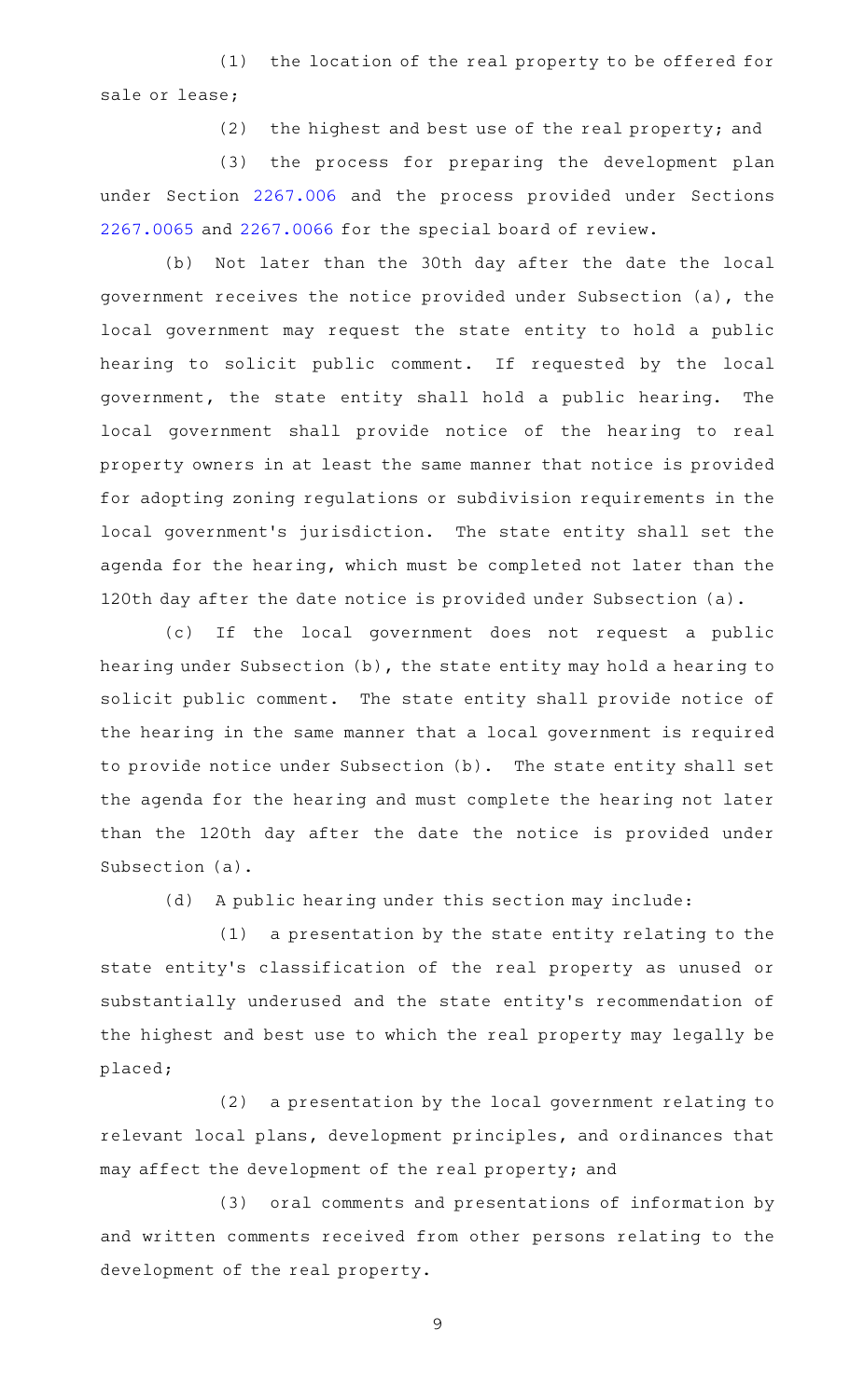(e) The state entity shall prepare a summary of the information and testimony presented at a hearing conducted under this section and may develop recommendations based on the information and testimony. The state entity shall prepare a report summarizing the information and testimony presented at the hearing and the views presented by the state, the affected local governments, and other persons who participated in the hearing process. The governing body of the state entity shall review the state entity's report and may instruct the state entity to incorporate information based on the report in preparing the development plan under Section [2267.006](http://www.statutes.legis.state.tx.us/GetStatute.aspx?Code=GV&Value=2267.006).

(f) The state entity may adopt rules to implement this section. The state entity shall administer the process provided by this section.

Added by Acts 2013, 83rd Leg., R.S., Ch. 1153 (S.B. [211\)](http://www.legis.state.tx.us/tlodocs/83R/billtext/html/SB00211F.HTM), Sec. 25, eff. June 14, 2013.

Sec. 2267.0062. SUBMISSION OF PLAN TO AFFECTED LOCAL GOVERNMENT. (a) The development plan adopted under Section [2267.006](http://www.statutes.legis.state.tx.us/GetStatute.aspx?Code=GV&Value=2267.006) shall be submitted to any local government having jurisdiction over the real property in question for consideration.

(b) The local government shall evaluate the plan and either accept or reject the plan not later than the 120th day after the date the state entity submits the plan.

(c) The plan may be rejected by the local government only on grounds that it does not comply with local ordinances and land use regulations, including zoning and subdivision ordinances.

(d) If the plan is rejected, the local government shall specifically identify any ordinance with which the plan conflicts and propose specific modifications to the plan that will bring it into compliance with the local ordinance.

(e) If the plan is rejected by the affected local government, the state entity may modify the plan to conform to the ordinances specifically identified by the local government and resubmit the plan for approval, or the state entity may apply for necessary rezoning or variances from the local ordinances.

(f) Failure by the local government to act within the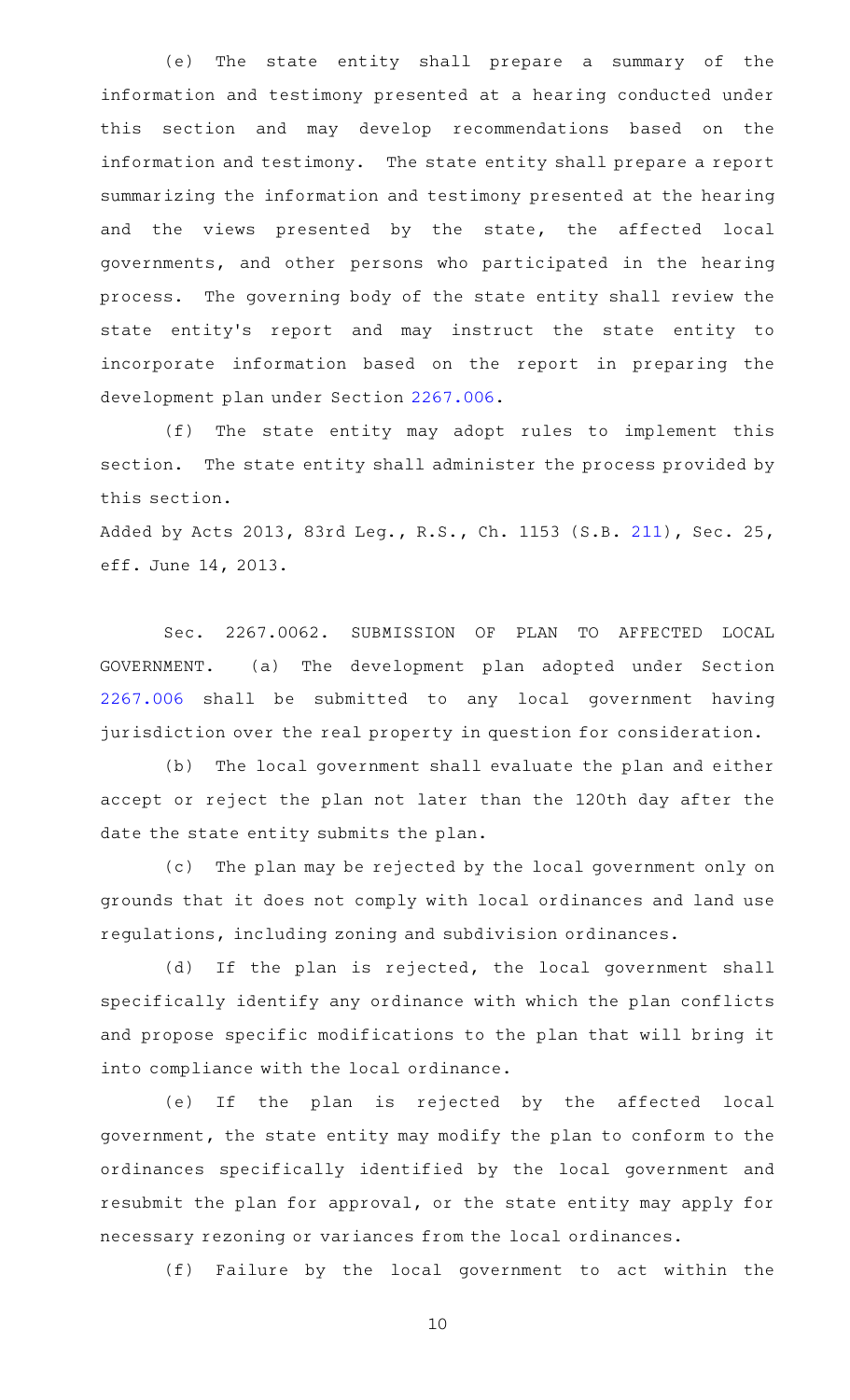120-day period prescribed by Subsection (b) is considered an acceptance by the local government of the plan. Added by Acts 2013, 83rd Leg., R.S., Ch. 1153 (S.B. [211\)](http://www.legis.state.tx.us/tlodocs/83R/billtext/html/SB00211F.HTM), Sec. 25, eff. June 14, 2013.

Sec. 2267.0063. REZONING. (a) If the plan would require zoning inconsistent with any existing zoning or other land use regulation, the state entity or its designated representative may at any time submit a request for rezoning to the local government with jurisdiction over the real property in question.

(b) The rezoning or variance request shall be submitted in the same manner as any such request is submitted to the affected local government provided the local government takes final action on the request not later than the 120th day after the date the request for rezoning or variance is submitted.

(c) Failure by the local government to act within the 120-day period prescribed by Subsection (b) is considered an approval of the rezoning request by the local government. Added by Acts 2013, 83rd Leg., R.S., Ch. 1153 (S.B. [211\)](http://www.legis.state.tx.us/tlodocs/83R/billtext/html/SB00211F.HTM), Sec. 25, eff. June 14, 2013.

Sec. 2267.0064. FEES AND ASSESSMENTS. (a) The local government may not impose application, filing, or other fees or assessments on the state for consideration of the plan or the application for rezoning or variance submitted by the state.

(b) The local government may not require the submission of architectural, engineering, or impact studies to be completed at state expense before considering the plan or application for rezoning or variance.

Added by Acts 2013, 83rd Leg., R.S., Ch. 1153 (S.B. [211\)](http://www.legis.state.tx.us/tlodocs/83R/billtext/html/SB00211F.HTM), Sec. 25, eff. June 14, 2013.

Sec. 2267.0065. SPECIAL BOARD OF REVIEW. (a) If the local government denies the rezoning request submitted under this chapter, the matter may be appealed to a special board of review consisting of the following members:

 $(1)$  the land commissioner;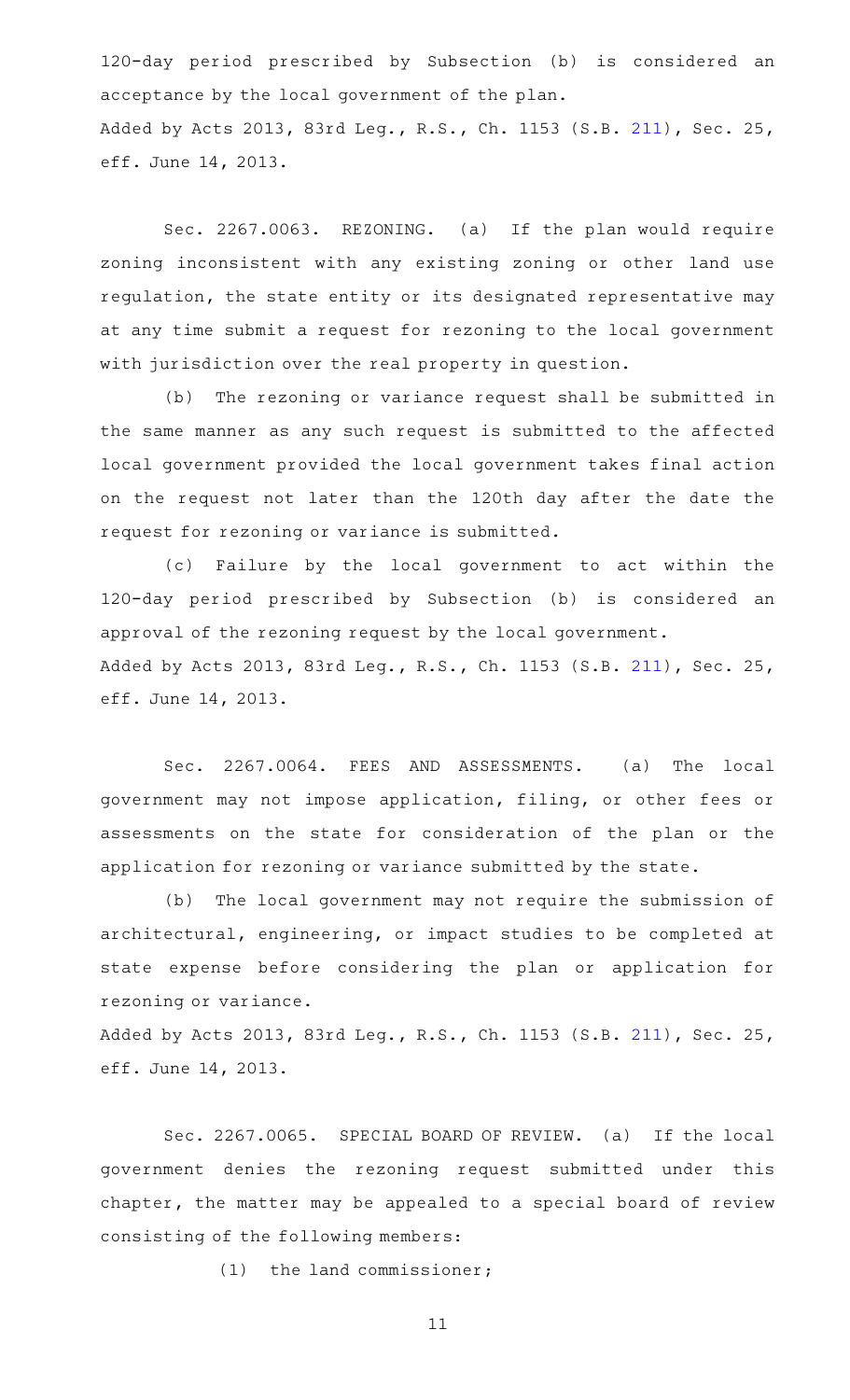(2) the mayor of the municipality within whose corporate boundaries or extraterritorial jurisdiction the real property is located;

 $(3)$  the county judge of the county in which the qualifying project is located;

 $(4)$  the executive director of the state entity that proposes to develop or operate the qualifying project; and

 $(5)$  a member appointed by the governor.

(b) The land commissioner shall serve as the presiding officer of the special board of review. Added by Acts 2013, 83rd Leg., R.S., Ch. 1153 (S.B. [211\)](http://www.legis.state.tx.us/tlodocs/83R/billtext/html/SB00211F.HTM), Sec. 25, eff. June 14, 2013.

Sec. 2267.0066. HEARING. (a) The special board of review shall conduct one or more public hearings to consider the proposed development plan.

(b) Hearings shall be conducted in accordance with rules adopted by the General Land Office for conducting a special review.

(c) If real property is located in more than one municipality, the hearings on any single tract of real property may be combined.

(d) Any political subdivision in which the tract in question is located and the appropriate central appraisal district shall receive written notice of board hearings at least 14 days before the date of the hearing.

(e) At least one hearing shall be conducted in the county where the real property is located.

(f) If after the hearings the special board of review determines that local zoning requirements are detrimental to the best interest of the state, the board shall issue an order establishing a development plan to govern the use of the real property as provided in this section.

(g) Development of the real property shall be in accordance with the plan and must comply with all local rules, regulations, orders, or ordinances except as specifically identified in an order of the special board of review issued pursuant to Subsection (f). In the event that substantial progress is not made toward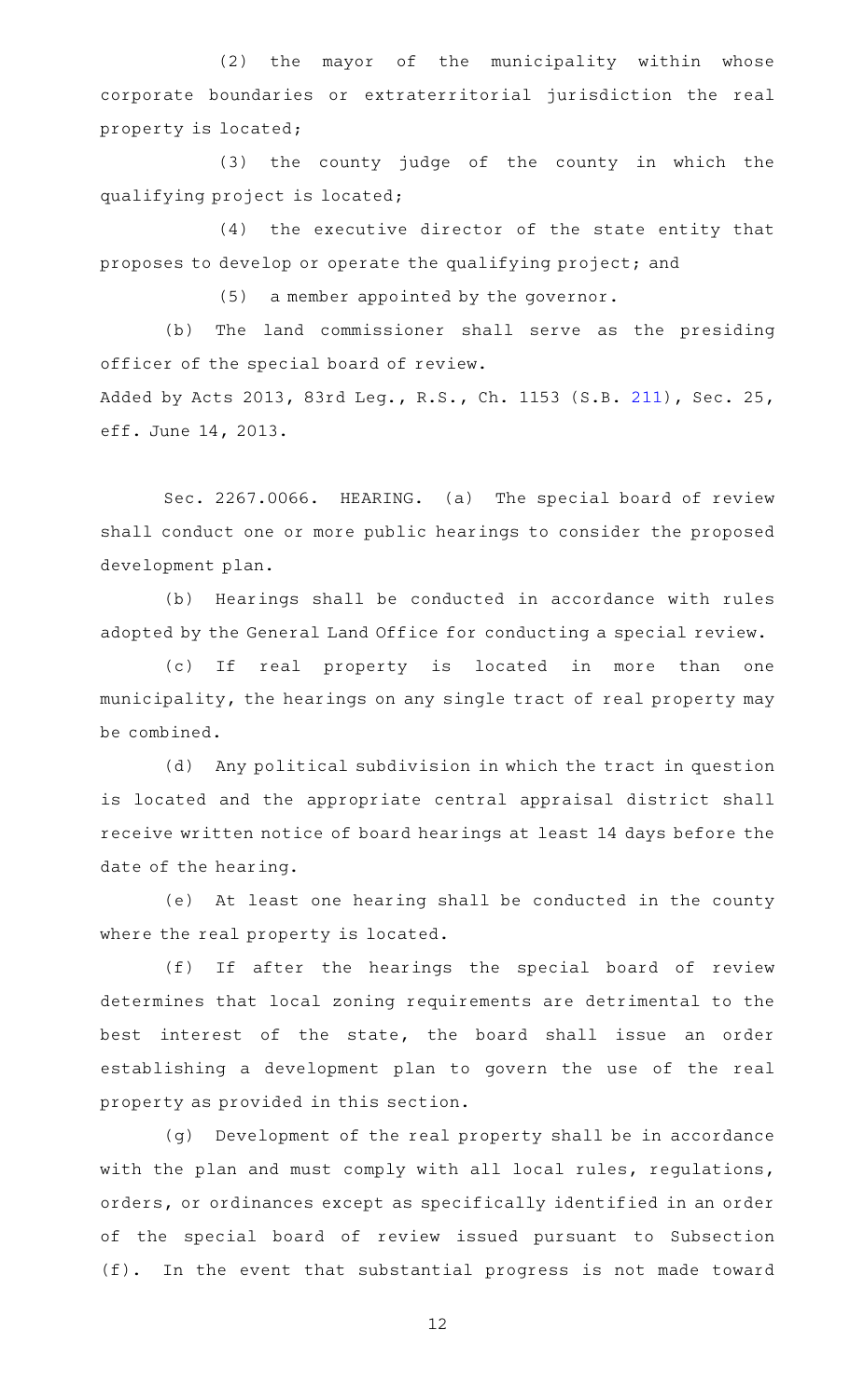development of the tract within five years of the date of adoption by the special board of review, local development policies and procedures shall become applicable to development of the tract, unless the special board of review promulgates a new plan.

(h) The hearing may not be considered a contested case proceeding under Chapter [2001](http://www.statutes.legis.state.tx.us/GetStatute.aspx?Code=GV&Value=2001) and is not subject to appeal under that chapter.

Added by Acts 2013, 83rd Leg., R.S., Ch. 1153 (S.B. [211\)](http://www.legis.state.tx.us/tlodocs/83R/billtext/html/SB00211F.HTM), Sec. 25, eff. June 14, 2013.

Sec. 2267.0067. BINDING EFFECT OF DEVELOPMENT PLAN. (a) Except as provided by this subsection, a development plan promulgated by the special board of review under this chapter and any plan accepted by a local government shall be final and binding on the state, its lessees, successors in interest and assigns, and affected local governments or political subdivisions unless revised by the special board of review. If the state entity does not receive a bid or auction solicitation for the real property subject to the development plan, the state entity, at the direction of the executive director of the entity, may revise the development plan to conserve and enhance the value and marketability of the real property.

(b) A local government, political subdivision, owner, builder, developer, or any other person may not modify the development plan without specific approval by the special board of review.

(c) The special board of review must file a copy of the development plan in the deed records of the county in which the real property is located. Revisions to the development plan that are requested after the later of the 10th anniversary of the date on which the development plan was adopted by the special board of review or the date on which the state no longer holds a financial or property interest in the real property subject to the plan are governed by local development policies and procedures. Added by Acts 2013, 83rd Leg., R.S., Ch. 1153 (S.B. [211\)](http://www.legis.state.tx.us/tlodocs/83R/billtext/html/SB00211F.HTM), Sec. 25, eff. June 14, 2013.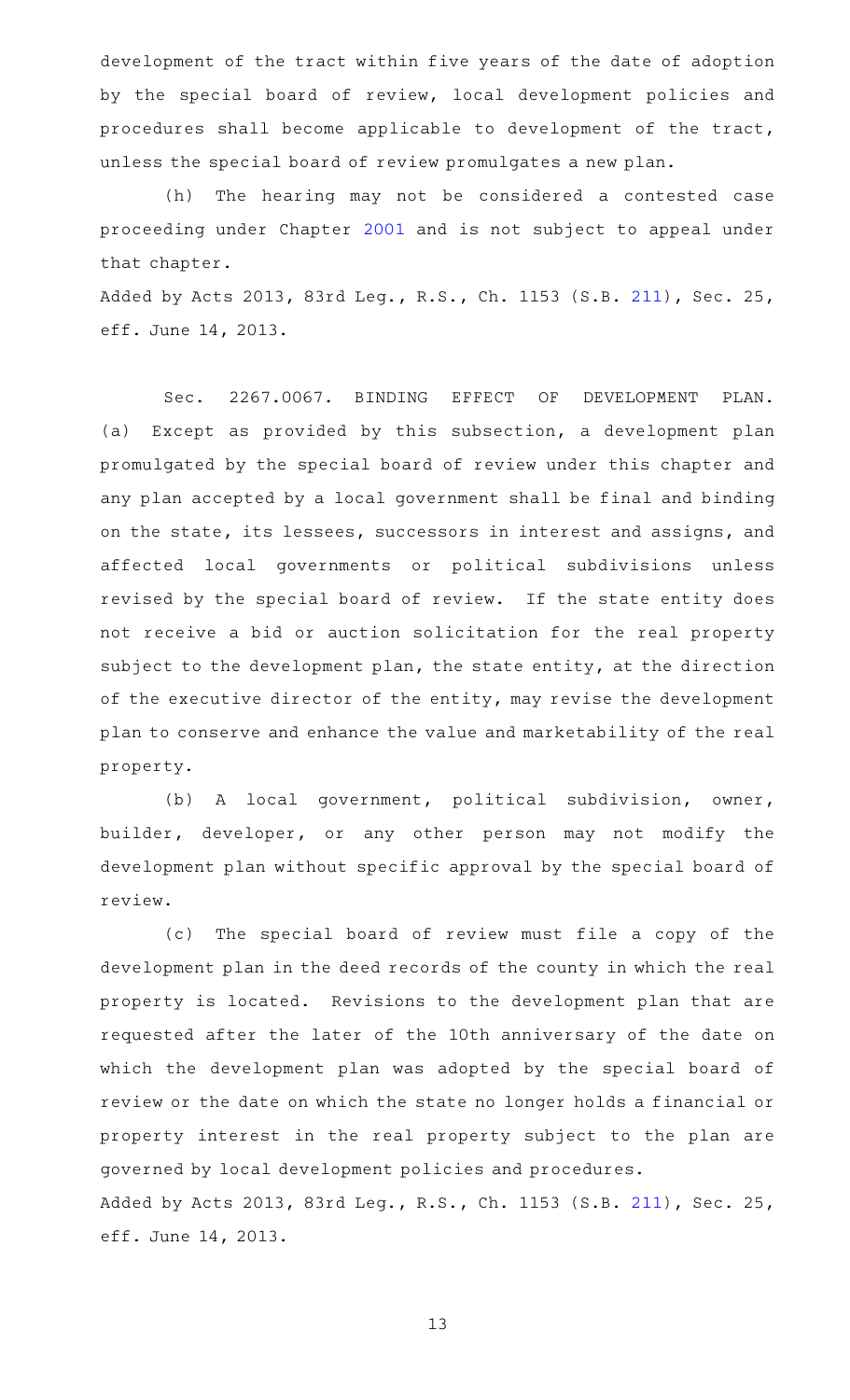Sec. 2267.007. QUALIFYING PROJECTS IN CAPITOL COMPLEX. The Texas Facilities Commission may develop or operate a qualifying project located in the Capitol complex, as defined by Section [443.0071](http://www.statutes.legis.state.tx.us/GetStatute.aspx?Code=GV&Value=443.0071), as provided by this chapter only if specifically granted the authority by the legislature. Added by Acts 2013, 83rd Leg., R.S., Ch. 713 (H.B. [3436](http://www.legis.state.tx.us/tlodocs/83R/billtext/html/HB03436F.HTM)), Sec. 2, eff. June 14, 2013. Added by Acts 2013, 83rd Leg., R.S., Ch. 1339 (S.B. [894](http://www.legis.state.tx.us/tlodocs/83R/billtext/html/SB00894F.HTM)), Sec. 2, eff. June 14, 2013. Redesignated from Government Code, Section [2267.005](http://www.statutes.legis.state.tx.us/GetStatute.aspx?Code=GV&Value=2267.005) by Acts 2015, 84th Leg., R.S., Ch. 1236 (S.B. [1296\)](http://www.legis.state.tx.us/tlodocs/84R/billtext/html/SB01296F.HTM), Sec. 21.001(30), eff. September 1, 2015.

### SUBCHAPTER B. QUALIFYING PROJECTS

Sec. 2267.051. APPROVAL REQUIRED. A person may not develop or operate a qualifying project unless the person obtains the approval of and contracts with the responsible governmental entity under this chapter.

Added by Acts 2011, 82nd Leg., R.S., Ch. 1334 (S.B. [1048\)](http://www.legis.state.tx.us/tlodocs/82R/billtext/html/SB01048F.HTM), Sec. 1, eff. September 1, 2011.

Amended by:

Acts 2015, 84th Leg., R.S., Ch. 1075 (H.B. [2475](http://www.legis.state.tx.us/tlodocs/84R/billtext/html/HB02475F.HTM)), Sec. 3, eff. September 1, 2015.

Sec. 2267.052. ADOPTION OF GUIDELINES BY RESPONSIBLE GOVERNMENTAL ENTITIES. (a) Before requesting or considering a proposal for a qualifying project, a responsible governmental entity must adopt and make publicly available guidelines that enable the governmental entity to comply with this chapter. The guidelines must be reasonable, encourage competition, and guide the selection of projects under the purview of the responsible governmental entity.

(b) The guidelines for a responsible governmental entity described by Section [2267.001](http://www.statutes.legis.state.tx.us/GetStatute.aspx?Code=GV&Value=2267.001)(5)(A) must:

 $(1)$  require the responsible governmental entity to:

(A) make a representative of the entity available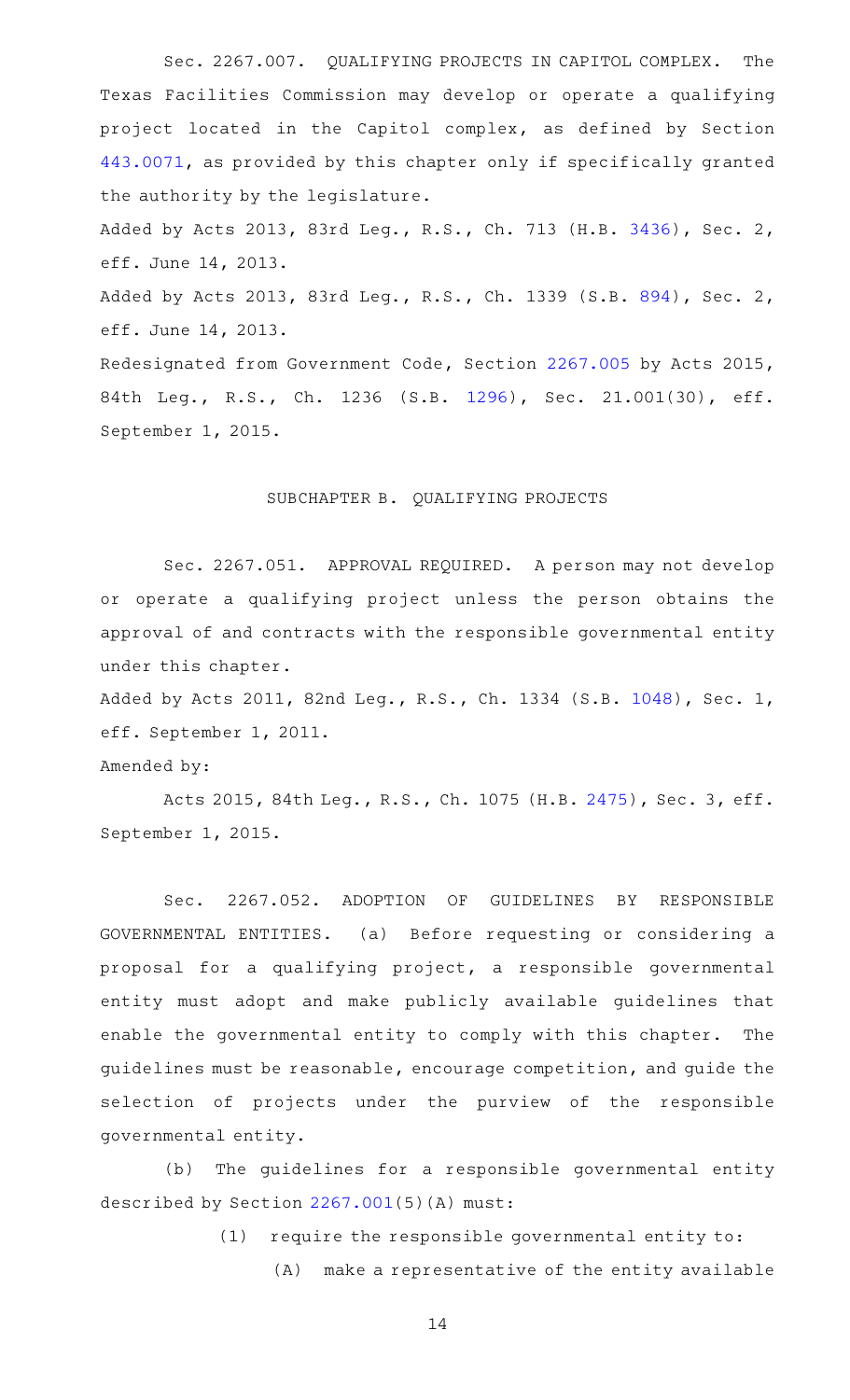to meet with persons who are considering submitting a proposal; and

(B) provide notice of the representative's availability;

(2) provide reasonable criteria for choosing among competing proposals;

(3) contain suggested timelines for selecting proposals and negotiating an interim or comprehensive agreement;

(4) allow the responsible governmental entity to accelerate the selection, review, and documentation timelines for proposals involving a qualifying project considered a priority by the entity;

(5) include financial review and analysis procedures that at a minimum consist of:

 $(A)$  a cost-benefit analysis;

 $(B)$  an assessment of opportunity cost;

(C) consideration of the degree to which functionality and services similar to the functionality and services to be provided by the proposed project are already available in the private market; and

(D) consideration of the results of all studies and analyses related to the proposed qualifying project;

(6) allow the responsible governmental entity to consider the nonfinancial benefits of a proposed qualifying project;

 $(7)$  ensure that the governmental entity, for a proposed project to improve real property, evaluates design quality, life-cycle costs, and the proposed project 's relationship to any relevant comprehensive planning or zoning requirements;

 $(8)$  include criteria for:

 $(A)$  the qualifying project, including the scope, costs, and duration of the project and the involvement or impact of the project on multiple public entities;

(B) the creation of and the responsibilities of an oversight committee, with members representing the responsible governmental entity, that acts as an advisory committee to review the terms of any proposed interim or comprehensive agreement; and

(C) the center's role in the review, analysis, or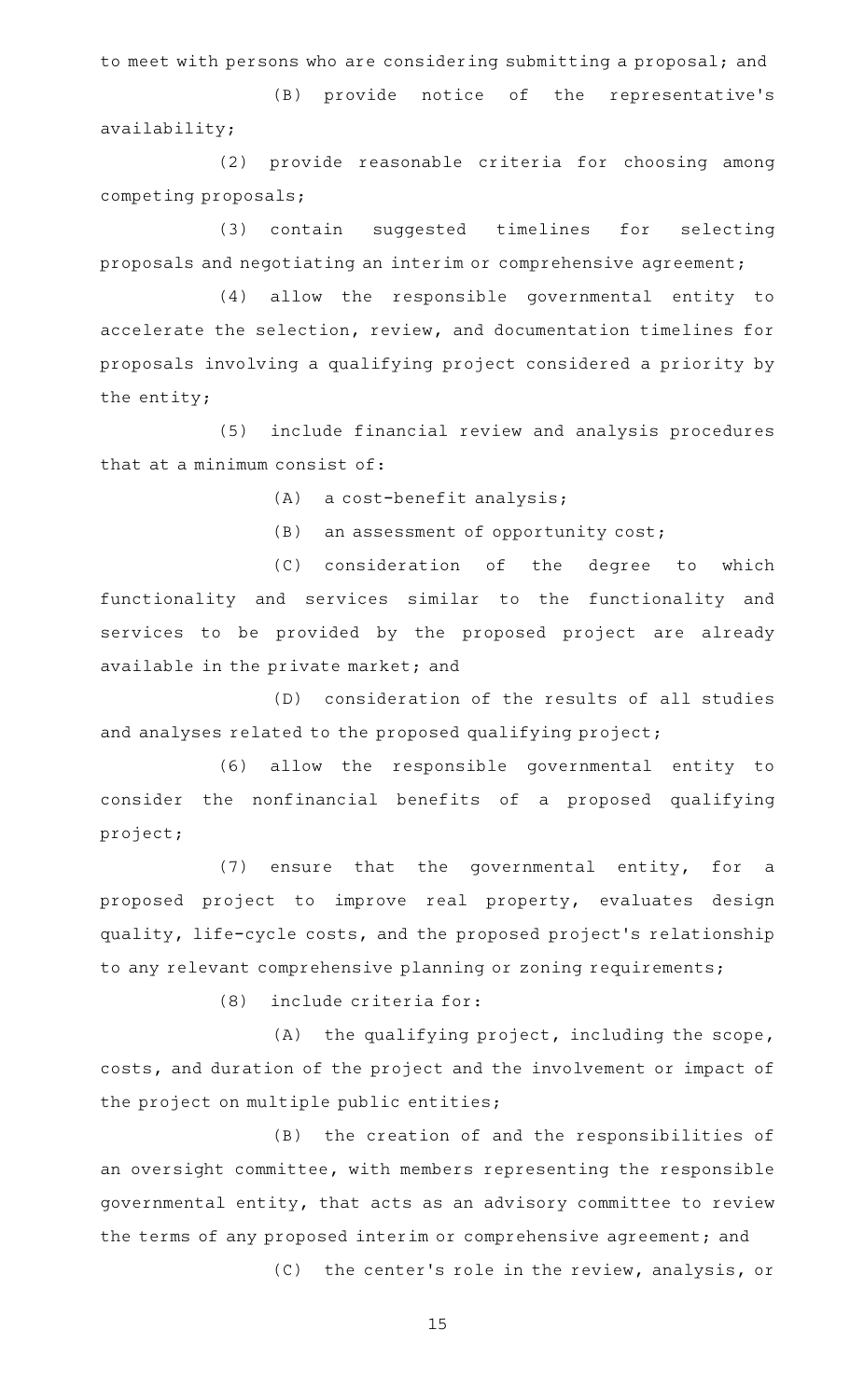evaluation of the qualifying project;

(9) require the responsible governmental entity to analyze the adequacy of the information to be released by the entity when seeking competing proposals and require that the entity provide more detailed information, if the entity determines necessary, to encourage competition, subject to Section [2267.053](http://www.statutes.legis.state.tx.us/GetStatute.aspx?Code=GV&Value=2267.053)(g); and

(10) establish criteria, key decision points, and approvals required to ensure that the responsible governmental entity considers the extent of competition before selecting proposals and negotiating an interim or comprehensive agreement.

(c) The guidelines of a responsible governmental entity described by Section [2267.001](http://www.statutes.legis.state.tx.us/GetStatute.aspx?Code=GV&Value=2267.001)(5)(B) must include:

(1) the provisions required under Subsection (b); and

(2) a requirement that the governmental entity engage the services of qualified professionals, including an architect, professional engineer, or registered municipal advisor, not otherwise employed by the governmental entity, or the center to provide independent analyses regarding the specifics, advantages, disadvantages, and long-term and short-term costs of a qualifying project unless the governing body of the governmental entity determines that the analysis is to be performed by similarly qualified employees of the governmental entity.

 $(c-1)$  For a proposal with an estimated cost of \$5 million or more for construction or renovation of a qualifying project, the analysis conducted under Subsection (c)(2) must include review by an architect, a professional engineer, and a registered municipal advisor not otherwise employed by the governmental entity.

(d) A responsible governmental entity described by Section [2267.001](http://www.statutes.legis.state.tx.us/GetStatute.aspx?Code=GV&Value=2267.001)(5)(A) shall submit a copy of the guidelines adopted by the entity under this section to the commission for approval by the commission consistent with the requirements of Subsection (b). The commission shall prescribe the procedure for submitting the guidelines for review under this section. The commission must complete its review of the guidelines not later than the 60th day after the date the commission receives the guidelines and provide written comments and recommendations to the governmental entity to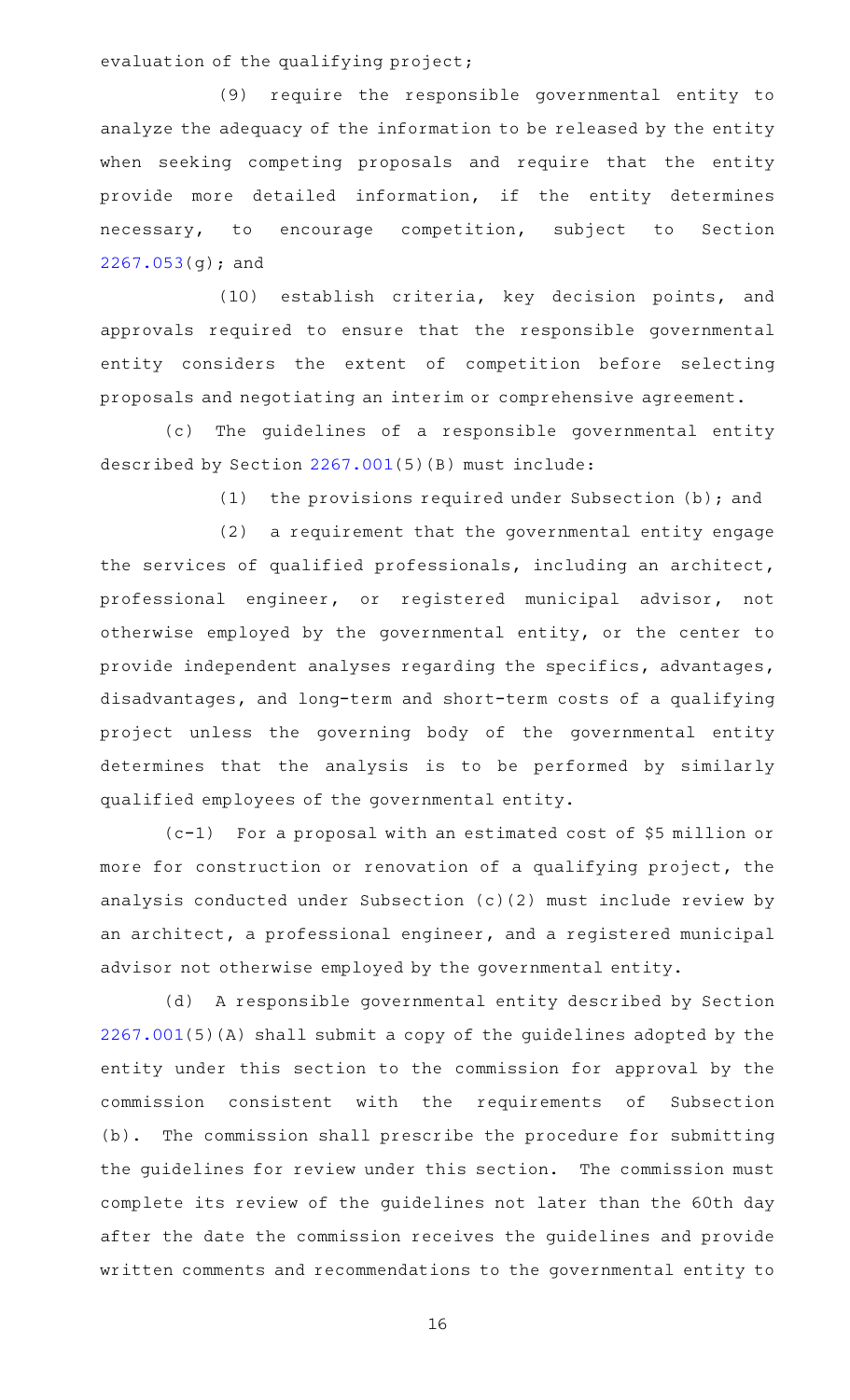ensure timely compliance with Subsection (b). The governmental entity may not request or consider a proposal for a qualifying project until the guidelines are approved by the commission. Added by Acts 2011, 82nd Leg., R.S., Ch. 1334 (S.B. [1048\)](http://www.legis.state.tx.us/tlodocs/82R/billtext/html/SB01048F.HTM), Sec. 1, eff. September 1, 2011.

Amended by:

Acts 2013, 83rd Leg., R.S., Ch. 1153 (S.B. [211\)](http://www.legis.state.tx.us/tlodocs/83R/billtext/html/SB00211F.HTM), Sec. 27, eff. June 14, 2013.

Acts 2015, 84th Leg., R.S., Ch. 1075 (H.B. [2475](http://www.legis.state.tx.us/tlodocs/84R/billtext/html/HB02475F.HTM)), Sec. 4, eff. September 1, 2015.

Sec. 2267.053. APPROVAL OF QUALIFYING PROJECTS BY RESPONSIBLE GOVERNMENTAL ENTITY.

(a) Repealed by Acts 2015, 84th Leg., R.S., Ch. 1075, Sec. 12(2), eff. September 1, 2015.

 $(a-1)$  Repealed by Acts 2015, 84th Leg., R.S., Ch. 1075 , Sec. 12(2), eff. September 1, 2015.

(b) A responsible governmental entity may request proposals or invite bids from persons for the development or operation of a qualifying project.

(b-1) A responsible governmental entity shall make a best value determination in evaluating the proposals received and consider the total project cost as one factor in evaluating the proposals. The responsible governmental entity is not required to select the proposal that offers the lowest total project cost and may consider the following factors:

(1) the proposed cost of the qualifying project;

(2) the general reputation, industry experience, and financial capacity of the person submitting a proposal;

(3) the proposed design and overall quality of the qualifying project;

(4) the eligibility of the project for accelerated selection, review, and documentation timelines under the responsible governmental entity 's guidelines;

(5) comments from local citizens and affected jurisdictions;

 $(6)$  benefits to the public;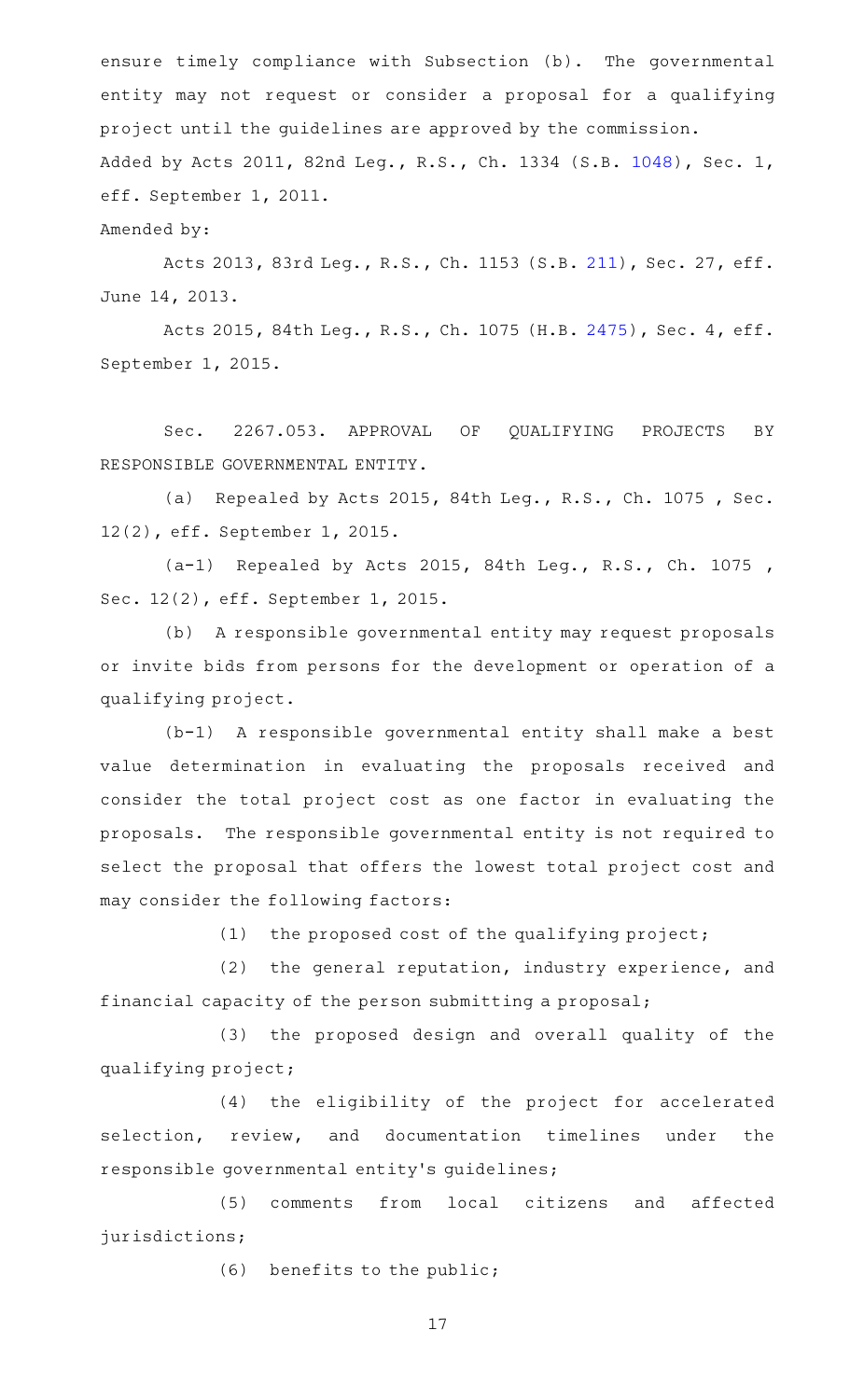(7) the person's good faith effort to comply with the goals of a historically underutilized business plan;

(8) the person's plans to employ local contractors and residents;

(9) for a qualifying project that involves a continuing role beyond design and construction, the person's proposed rate of return and opportunities for revenue sharing;

(10) the relationship and conformity of the qualifying project to a state or local community plan impacted by the qualifying project or to the uses of property surrounding the qualifying project;

(11) the historic significance of the property on which the qualifying project is proposed to be located;

(12) the environmental impact of the qualifying project; and

(13) other criteria that the responsible governmental entity considers appropriate.

(b-2)AAA responsible governmental entity may approve a qualifying project that the governmental entity determines serves a public purpose. The responsible governmental entity must include in the comprehensive agreement for the qualifying project a written declaration of the specific public purpose served by the project.

(c) The responsible governmental entity may approve as a qualifying project the development or operation of a facility needed by the governmental entity, or the design or equipping of a qualifying project, if the responsible governmental entity determines that the project serves the public purpose of this chapter. The responsible governmental entity may determine that the development or operation of the project as a qualifying project serves the public purpose if:

(1) there is a public need for or benefit derived from the project of the type the person proposes as a qualifying project;

(2) the estimated cost of the project is reasonable in relation to similar facilities; and

(3) the person's plans will result in the timely development or operation of the qualifying project.

(d) The responsible governmental entity may charge a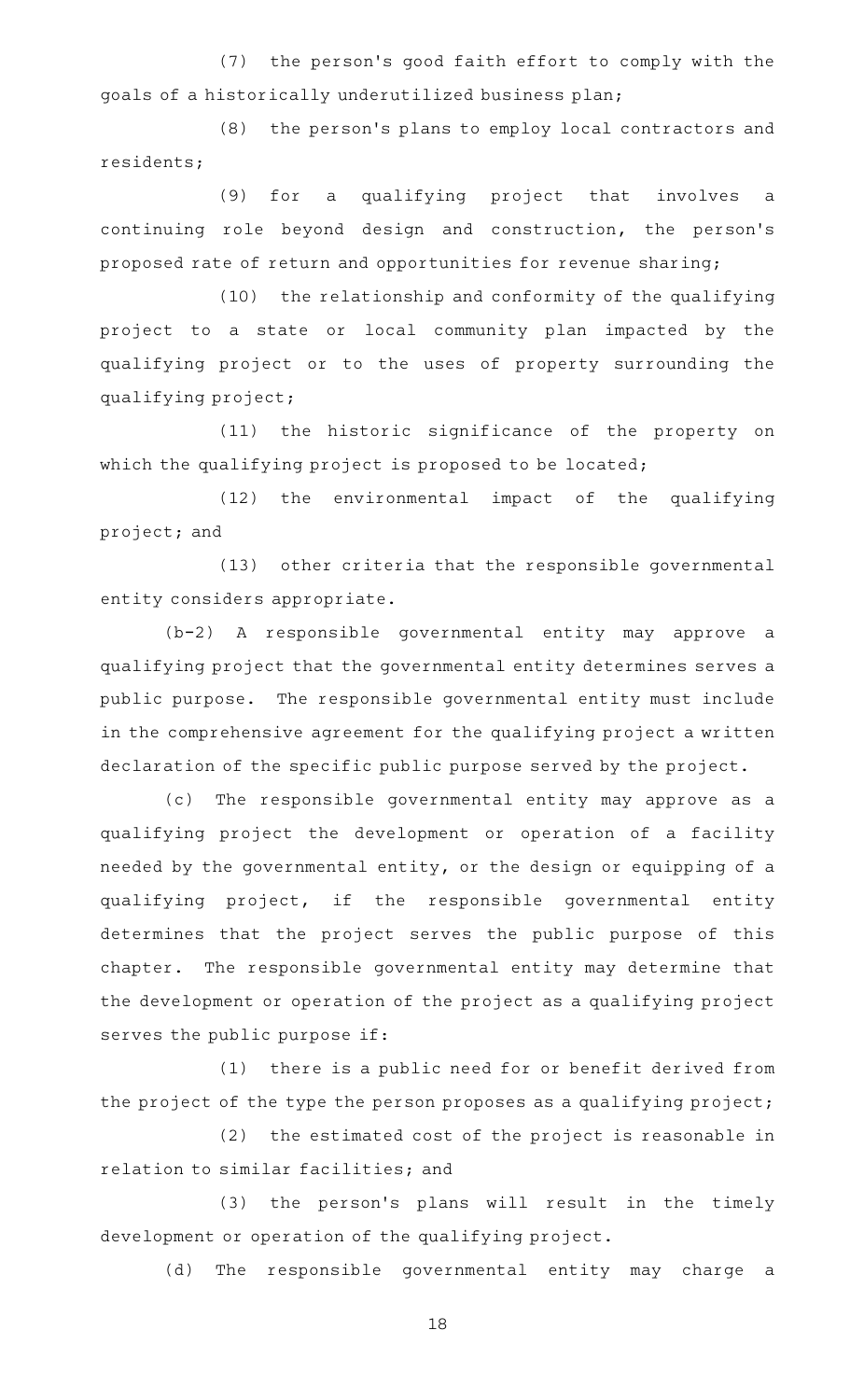reasonable fee to cover the costs of processing, reviewing, and evaluating the proposal, including reasonable legal fees, fees for financial and technical advisors or consultants, and fees for the center 's review or consultation.

(e) The approval of a responsible governmental entity described by Section [2267.001](http://www.statutes.legis.state.tx.us/GetStatute.aspx?Code=GV&Value=2267.001)(5)(A) is subject to the private entity or other person entering into an interim or comprehensive agreement with the responsible governmental entity.

 $(f)$  On approval of the qualifying project, the responsible governmental entity shall establish a date by which activities related to the qualifying project must begin. The responsible governmental entity may extend the date.

(g) The responsible governmental entity shall take action appropriate under Section [552.153](http://www.statutes.legis.state.tx.us/GetStatute.aspx?Code=GV&Value=552.153) to protect confidential and proprietary information provided by a private entity submitting the proposal and by the contracting person under an agreement.

(h) Before completing the negotiation and entering into an interim or comprehensive agreement, each responsible governmental entity described by Section [2267.001](http://www.statutes.legis.state.tx.us/GetStatute.aspx?Code=GV&Value=2267.001)(5)(A) must submit copies of detailed proposals, including drafts of any interim agreement and the comprehensive agreement, to the Partnership Advisory Commission in accordance with Chapter [2268](http://www.statutes.legis.state.tx.us/GetStatute.aspx?Code=GV&Value=2268).

(i) This chapter and an interim or comprehensive agreement entered into under this chapter do not enlarge, diminish, or affect any authority a responsible governmental entity has to take action that would impact the debt capacity of this state.

Added by Acts 2011, 82nd Leg., R.S., Ch. 1334 (S.B. [1048\)](http://www.legis.state.tx.us/tlodocs/82R/billtext/html/SB01048F.HTM), Sec. 1, eff. September 1, 2011.

Amended by:

Acts 2013, 83rd Leg., R.S., Ch. 1153 (S.B. [211\)](http://www.legis.state.tx.us/tlodocs/83R/billtext/html/SB00211F.HTM), Sec. 28, eff. June 14, 2013.

Acts 2015, 84th Leg., R.S., Ch. 1075 (H.B. [2475](http://www.legis.state.tx.us/tlodocs/84R/billtext/html/HB02475F.HTM)), Sec. 5, eff. September 1, 2015.

Acts 2015, 84th Leg., R.S., Ch. 1075 (H.B. [2475](http://www.legis.state.tx.us/tlodocs/84R/billtext/html/HB02475F.HTM)), Sec. 12(2), eff. September 1, 2015.

Sec. 2267.054. SERVICE CONTRACTS. A responsible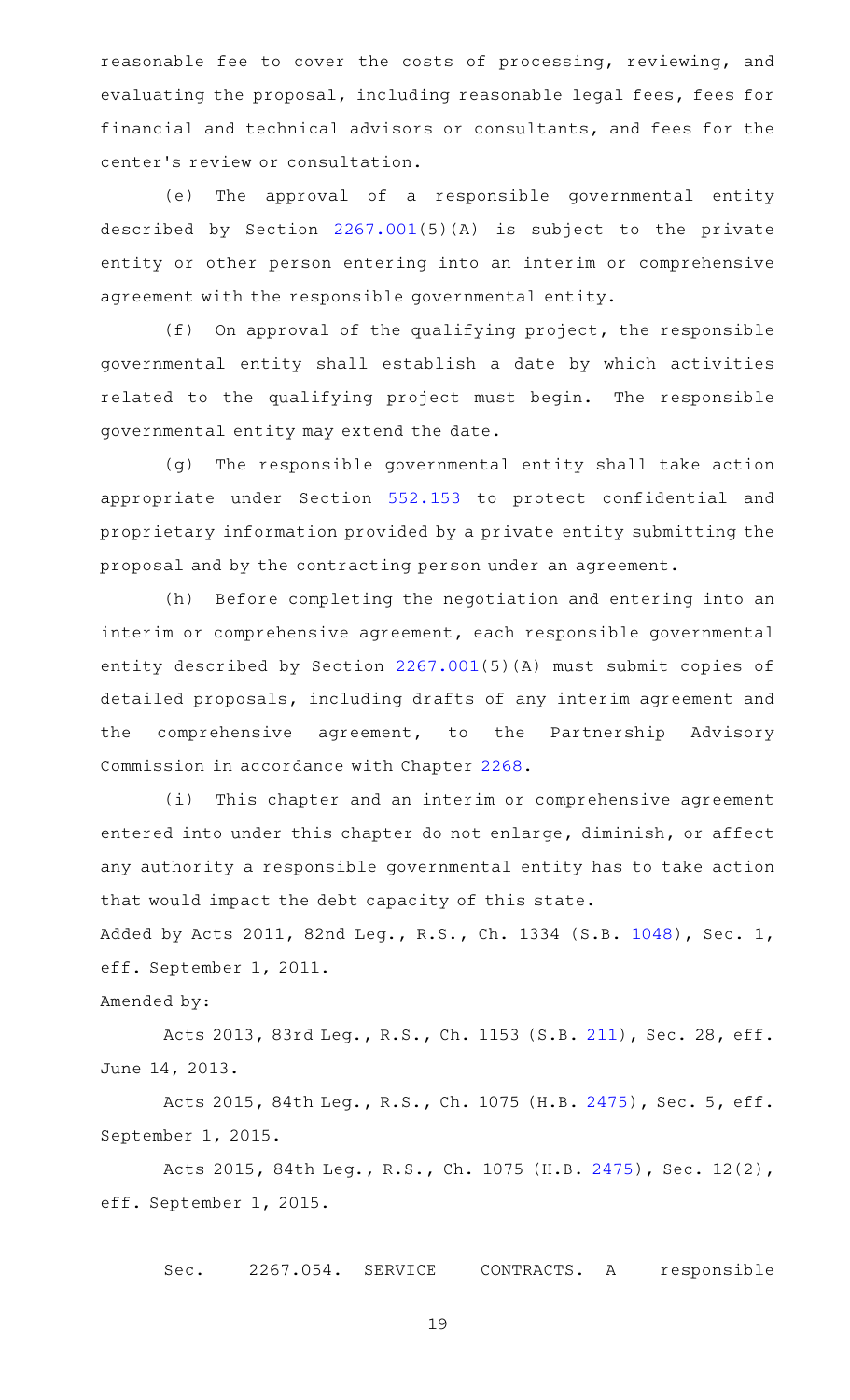governmental entity may contract with a contracting person for the delivery of services to be provided as part of a qualifying project in exchange for service payments and other consideration as the governmental entity considers appropriate.

Added by Acts 2011, 82nd Leg., R.S., Ch. 1334 (S.B. [1048\)](http://www.legis.state.tx.us/tlodocs/82R/billtext/html/SB01048F.HTM), Sec. 1, eff. September 1, 2011.

Sec. 2267.055. AFFECTED JURISDICTIONS. (a) A private entity whose proposal, other than a proposal for a service contract, is accepted for conceptual stage evaluation under Section [2267.053](http://www.statutes.legis.state.tx.us/GetStatute.aspx?Code=GV&Value=2267.053) shall notify each affected jurisdiction by providing a copy of its proposal to the affected jurisdiction.

(b) Not later than the 60th day after the date an affected jurisdiction receives the notice required by Subsection (a), the affected jurisdiction that is not the responsible governmental entity for the respective qualifying project shall submit in writing to the responsible governmental entity any comments the affected jurisdiction has on the proposed qualifying project and indicate whether the facility or project is compatible with the local comprehensive plan, local infrastructure development plans, the capital improvements budget, or other government spending plan. The responsible governmental entity shall consider the submitted comments before entering into a comprehensive agreement with a contracting person.

Added by Acts 2011, 82nd Leg., R.S., Ch. 1334 (S.B. [1048\)](http://www.legis.state.tx.us/tlodocs/82R/billtext/html/SB01048F.HTM), Sec. 1, eff. September 1, 2011.

Amended by:

Acts 2013, 83rd Leg., R.S., Ch. 1153 (S.B. [211\)](http://www.legis.state.tx.us/tlodocs/83R/billtext/html/SB00211F.HTM), Sec. 29, eff. June 14, 2013.

Sec. 2267.056. DEDICATION AND CONVEYANCE OF PUBLIC PROPERTY. (a) After obtaining any appraisal of the property interest that is required under other law in connection with the conveyance, a governmental entity may dedicate any property interest, including land, improvements, and tangible personal property, for public use in a qualifying project if the governmental entity finds that the dedication will serve the public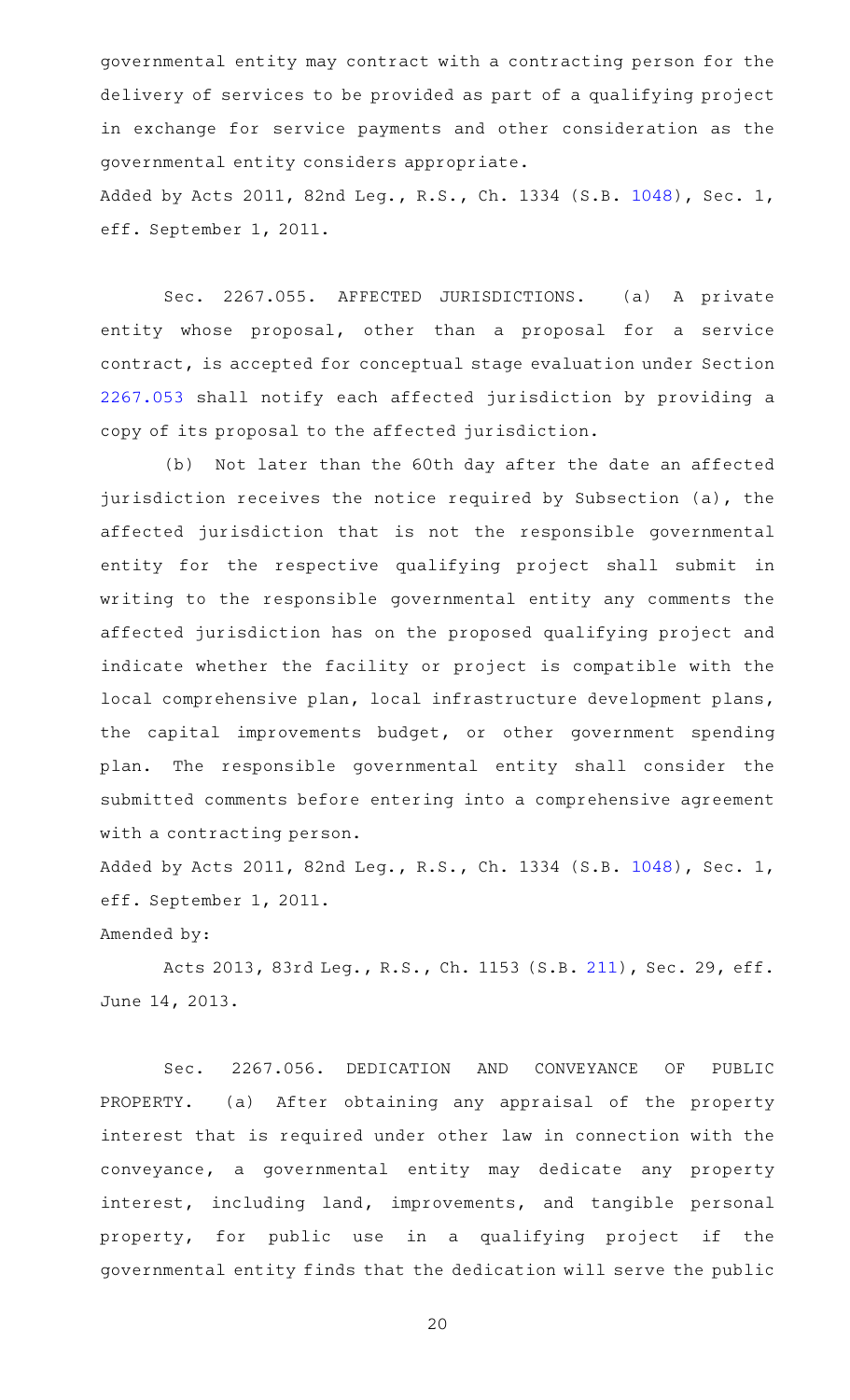purpose of this chapter by minimizing the cost of a qualifying project to the governmental entity or reducing the delivery time of a qualifying project.

(b) In connection with a dedication under Subsection (a), a governmental entity may convey any property interest, including a license, franchise, easement, or another right or interest the governmental entity considers appropriate, subject to the conditions imposed by general law governing such conveyance and subject to the rights of an existing utility under a license, franchise, easement, or other right under law, to the contracting person for the consideration determined by the governmental entity. The consideration may include the agreement of the contracting person to develop or operate the qualifying project. Added by Acts 2011, 82nd Leg., R.S., Ch. 1334 (S.B. [1048\)](http://www.legis.state.tx.us/tlodocs/82R/billtext/html/SB01048F.HTM), Sec. 1, eff. September 1, 2011.

Sec. 2267.057. POWERS AND DUTIES OF CONTRACTING PERSON. (a) The contracting person has:

 $(1)$  the power granted by:

(A) general law to a person that has the same form of organization as the contracting person; and

(B) a statute governing the business or activity of the contracting person; and

(2) the power to:

 $(A)$  develop or operate the qualifying project; and

(B) collect lease payments, impose user fees subject to Subsection (b), or enter into service contracts in connection with the use of the project.

(b) The contracting person may not impose a user fee or increase the amount of a user fee until the fee or increase is approved by the responsible governmental entity.

(c) The contracting person may own, lease, or acquire any other right to use or operate the qualifying project.

(d) The contracting person may finance a qualifying project in the amounts and on the terms determined by the contracting person. The contracting person may issue debt, equity, or other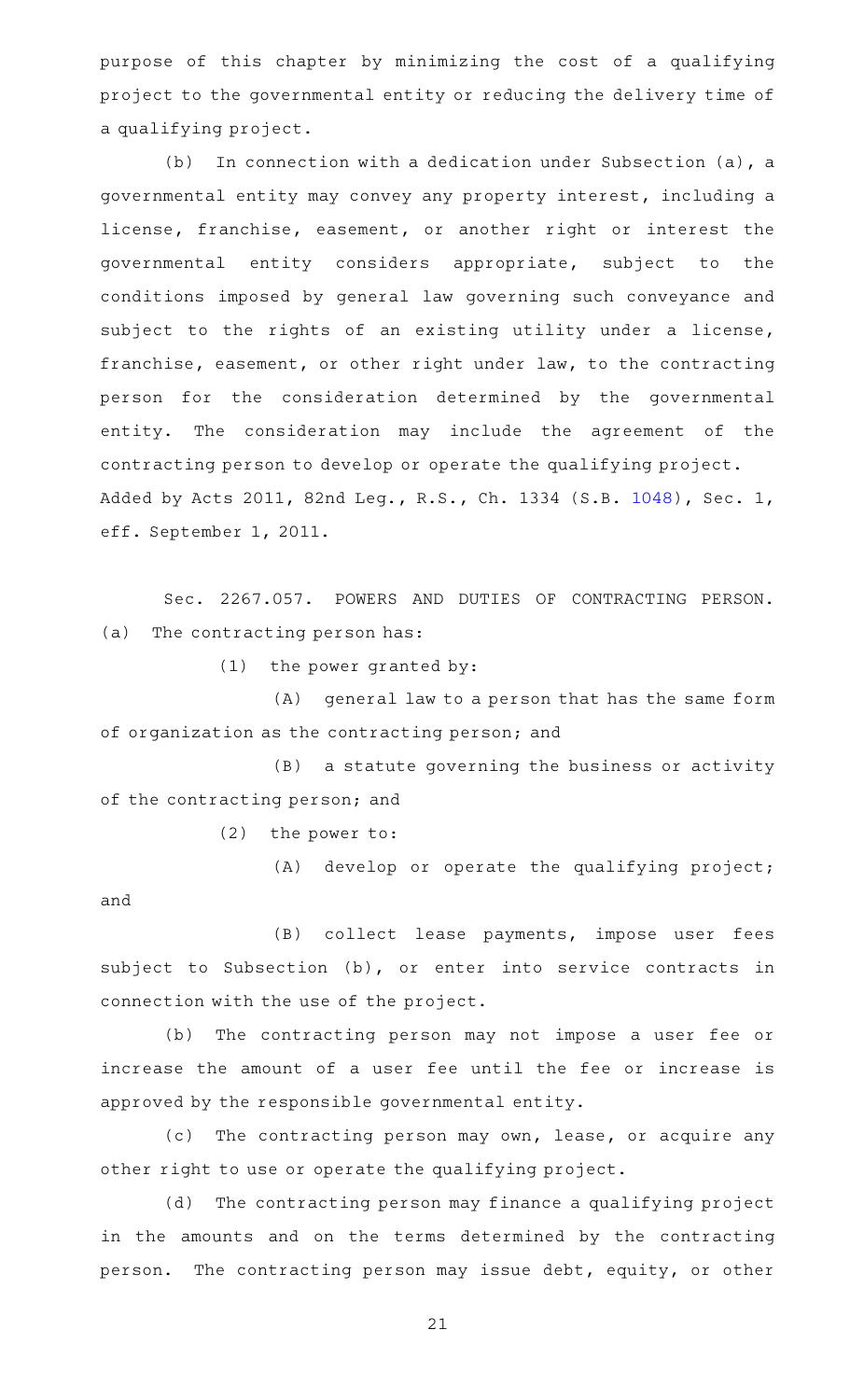securities or obligations, enter into sale and leaseback transactions, and secure any financing with a pledge of, security interest in, or lien on any or all of its property, including all of its property interests in the qualifying project.

(e) In operating the qualifying project, the contracting person may:

(1) establish classifications according to reasonable categories for assessment of user fees; and

(2) with the consent of the responsible governmental entity, adopt and enforce reasonable rules for the qualifying project to the same extent as the responsible governmental entity.

 $(f)$  The contracting person shall:

(1) develop or operate the qualifying project in a manner that is acceptable to the responsible governmental entity and in accordance with any applicable interim or comprehensive agreement;

(2) subject to Subsection (g), keep the qualifying project open for use by the public at all times, or as appropriate based on the use of the project, after its initial opening on payment of the applicable user fees, lease payments, or service payments;

(3) maintain, or provide by contract for the maintenance or upgrade of, the qualifying project, if required by any applicable interim or comprehensive agreement;

(4) cooperate with the responsible governmental entity to establish any interconnection with the qualifying project requested by the responsible governmental entity; and

(5) comply with any applicable interim or comprehensive agreement and any lease or service contract.

(g) The qualifying project may be temporarily closed because of emergencies or, with the consent of the responsible governmental entity, to protect public safety or for reasonable construction or maintenance activities.

(h) This chapter does not prohibit a contracting person of a qualifying project from providing additional services for the qualifying project to the public or persons other than the responsible governmental entity, provided that the provision of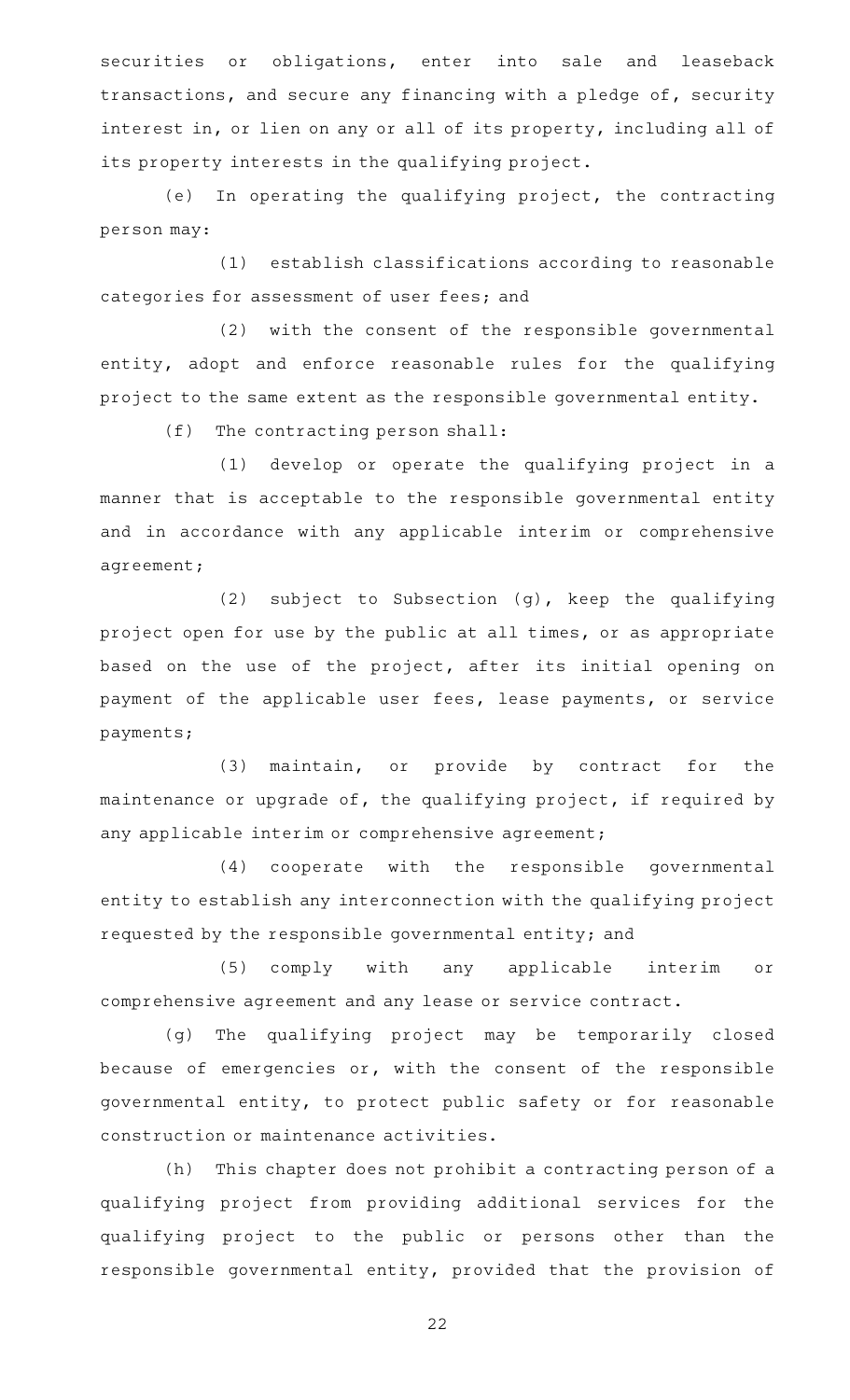additional service does not impair the contracting person 's ability to meet the person 's commitments to the responsible governmental entity under any applicable interim or comprehensive agreement. Added by Acts 2011, 82nd Leg., R.S., Ch. 1334 (S.B. [1048\)](http://www.legis.state.tx.us/tlodocs/82R/billtext/html/SB01048F.HTM), Sec. 1, eff. September 1, 2011.

Sec. 2267.058. COMPREHENSIVE AGREEMENT. (a) Before developing or operating the qualifying project, the contracting person must enter into a comprehensive agreement with a responsible governmental entity. The comprehensive agreement shall provide for:

(1) delivery of letters of credit or other security in connection with the development or operation of the qualifying project, in the forms and amounts satisfactory to the responsible governmental entity, and delivery of performance and payment bonds in compliance with Chapter [2253](http://www.statutes.legis.state.tx.us/GetStatute.aspx?Code=GV&Value=2253) for all construction activities;

(2) review of plans and specifications for the qualifying project by the responsible governmental entity and approval by the responsible governmental entity indicating that the plans and specifications conform to standards acceptable to the responsible governmental entity, except that the contracting person may not be required to provide final design documents for a qualifying project before the execution of a comprehensive agreement;

(3) inspection of the qualifying project by the responsible governmental entity to ensure that the contracting person 's activities are acceptable to the responsible governmental entity in accordance with the comprehensive agreement;

(4) maintenance of a public liability insurance policy, copies of which must be filed with the responsible governmental entity accompanied by proofs of coverage, or self-insurance, each in the form and amount satisfactory to the responsible governmental entity and reasonably sufficient to ensure coverage of tort liability to the public and project employees and to enable the continued operation of the qualifying project;

(5) monitoring of the practices of the contracting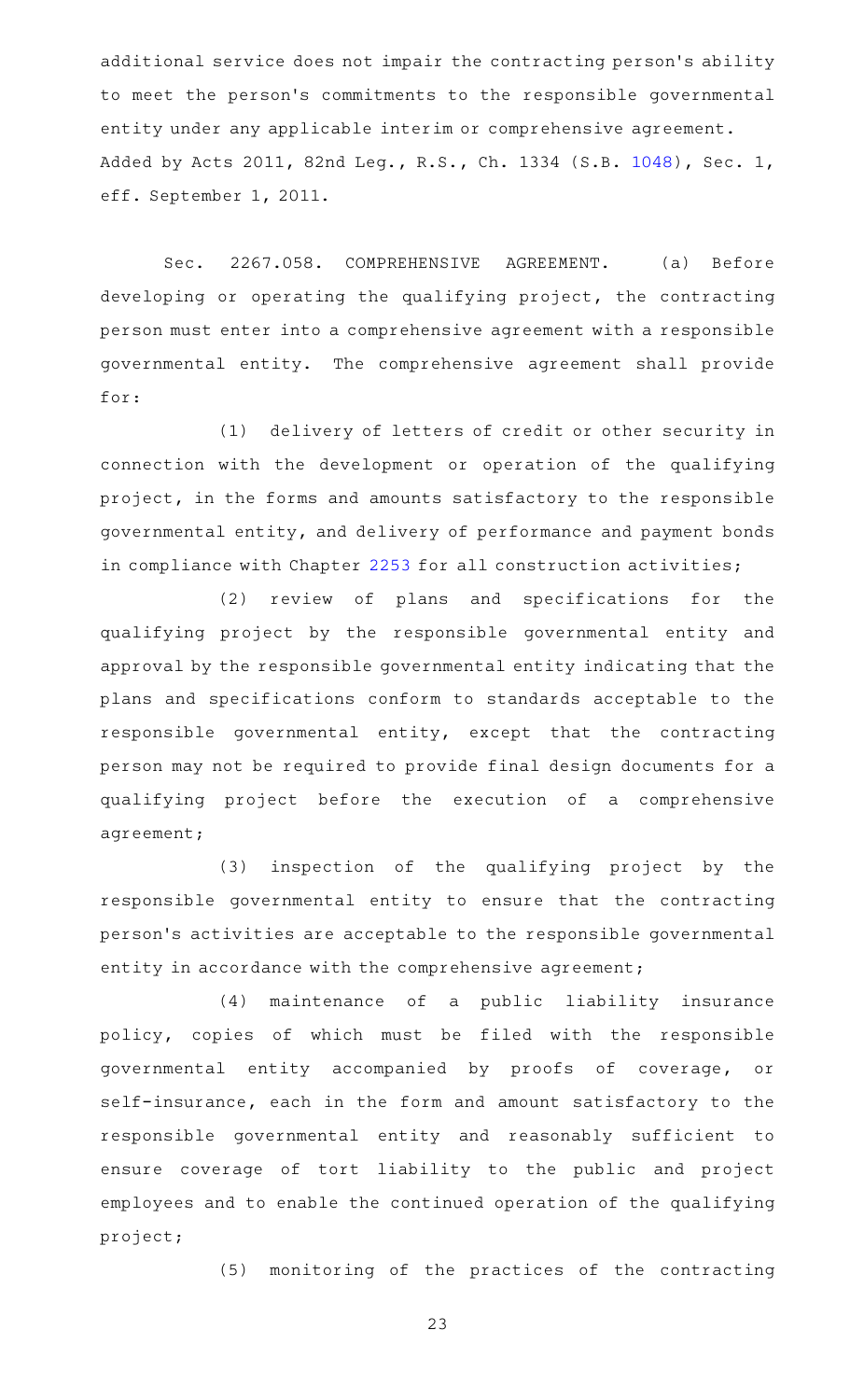person by the responsible governmental entity to ensure that the qualifying project is properly maintained;

(6) reimbursement to be paid to the responsible governmental entity for services provided by the responsible governmental entity;

(7) filing of appropriate financial statements on a periodic basis; and

(8) policies and procedures governing the rights and responsibilities of the responsible governmental entity and the contracting person if the comprehensive agreement is terminated or there is a material default by the contracting person, including conditions governing:

(A) assumption of the duties and responsibilities of the contracting person by the responsible governmental entity; and

(B) the transfer or purchase of property or other interests of the contracting person to the responsible governmental entity.

(b) The comprehensive agreement shall provide for any user fee, lease payment, or service payment established by agreement of the parties. In negotiating a user fee under this section, the parties shall establish a payment or fee that is the same for persons using a facility of the qualifying project under like conditions and that will not materially discourage use of the qualifying project. The execution of the comprehensive agreement or an amendment to the agreement is conclusive evidence that the user fee, lease payment, or service payment complies with this chapter. A user fee or lease payment established in the comprehensive agreement as a source of revenue may be in addition to, or in lieu of, a service payment.

(c) A comprehensive agreement may include a provision that authorizes the responsible governmental entity to make grants or loans to the contracting person from money received from the federal, state, or local government or any agency or instrumentality of the government.

(d) The comprehensive agreement must incorporate the duties of the contracting person under this chapter and may contain terms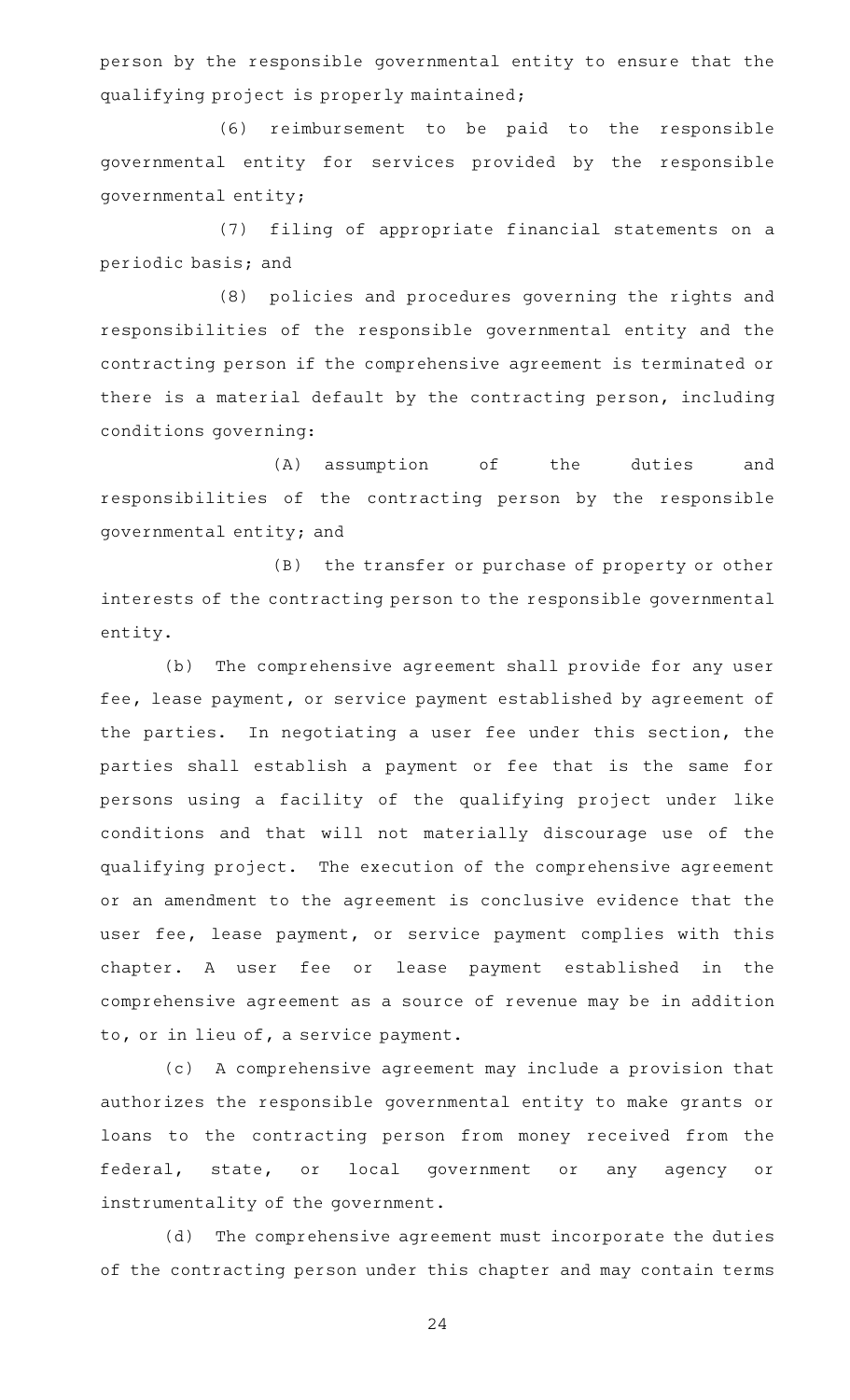the responsible governmental entity determines serve the public purpose of this chapter. The comprehensive agreement may contain:

(1) provisions that require the responsible governmental entity to provide notice of default and cure rights for the benefit of the contracting person and the persons specified in the agreement as providing financing for the qualifying project;

(2) other lawful terms to which the contracting person and the responsible governmental entity mutually agree, including provisions regarding unavoidable delays or providing for a loan of public money to the contracting person to develop or operate one or more qualifying projects; and

(3) provisions in which the authority and duties of the contracting person under this chapter cease and the qualifying project is dedicated for public use to the responsible governmental entity or, if the qualifying project was initially dedicated by an affected jurisdiction, to the affected jurisdiction.

(e) Any change in the terms of the comprehensive agreement that the parties agree to must be added to the comprehensive agreement by written amendment.

(f) The comprehensive agreement may provide for the development or operation of phases or segments of the qualifying project.

(g) The comprehensive agreement must provide that a security document or other instrument purporting to mortgage, pledge, encumber, or create a lien, charge, or security interest on or against the contracting party's interest may not extend to or affect the fee simple interest of the state in the qualifying project or the state 's rights or interests under the comprehensive agreement. Any holder of debt shall acknowledge that the mortgage, pledge, or encumbrance or a lien, charge, or security interest on or against the contracting party 's interest is subordinate to the fee simple interest of the state in the qualifying project.

Added by Acts 2011, 82nd Leg., R.S., Ch. 1334 (S.B. [1048\)](http://www.legis.state.tx.us/tlodocs/82R/billtext/html/SB01048F.HTM), Sec. 1, eff. September 1, 2011.

# Amended by:

Acts 2013, 83rd Leg., R.S., Ch. 1153 (S.B. [211\)](http://www.legis.state.tx.us/tlodocs/83R/billtext/html/SB00211F.HTM), Sec. 30, eff. June 14, 2013.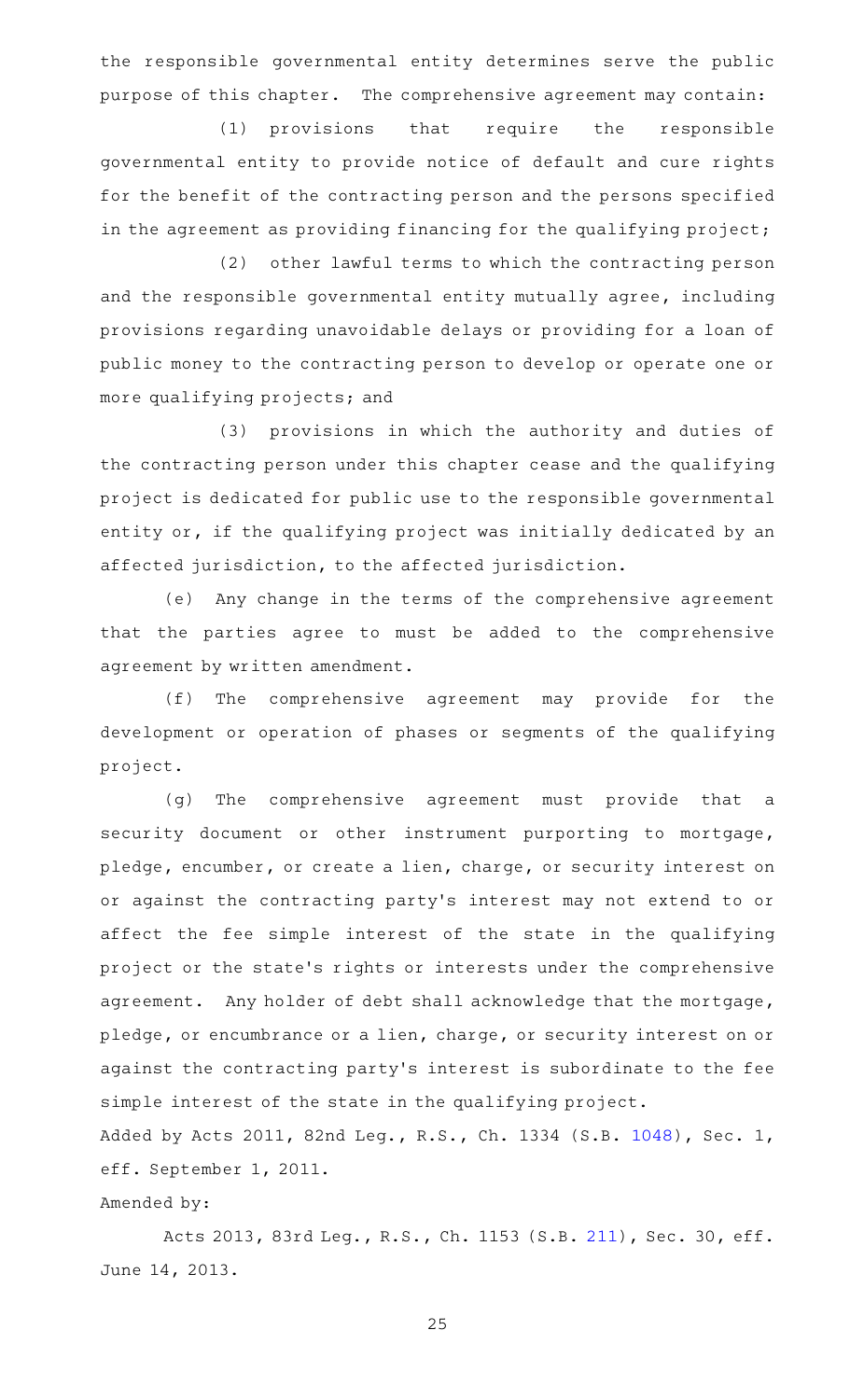Acts 2015, 84th Leg., R.S., Ch. 1075 (H.B. [2475](http://www.legis.state.tx.us/tlodocs/84R/billtext/html/HB02475F.HTM)), Sec. 6, eff. September 1, 2015.

Sec. 2267.059. INTERIM AGREEMENT. Before or in connection with the negotiation of the comprehensive agreement, the responsible governmental entity may enter into an interim agreement with the contracting person proposing the development or operation of the qualifying project. The interim agreement may:

(1) authorize the contracting person to begin project phases or activities for which the contracting person may be compensated relating to the proposed qualifying project, including project planning and development, design, engineering, environmental analysis and mitigation, surveying, and financial and revenue analysis, including ascertaining the availability of financing for the proposed facility or facilities of the qualifying project;

(2) establish the process and timing of the negotiation of the comprehensive agreement; and

(3) contain any other provision related to any aspect of the development or operation of a qualifying project that the parties consider appropriate.

Added by Acts 2011, 82nd Leg., R.S., Ch. 1334 (S.B. [1048\)](http://www.legis.state.tx.us/tlodocs/82R/billtext/html/SB01048F.HTM), Sec. 1, eff. September 1, 2011.

Sec. 2267.060. FEDERAL, STATE, AND LOCAL ASSISTANCE. (a) The contracting person and the responsible governmental entity may use any funding resources that are available to the parties, including:

(1) accessing any designated trust funds; and

(2) borrowing or accepting grants from any state infrastructure bank.

(b) The responsible governmental entity may take any action to obtain federal, state, or local assistance for a qualifying project that serves the public purpose of this chapter and may enter into any contracts required to receive the assistance.

(c) If the responsible governmental entity is a state agency, any money received from the state or federal government or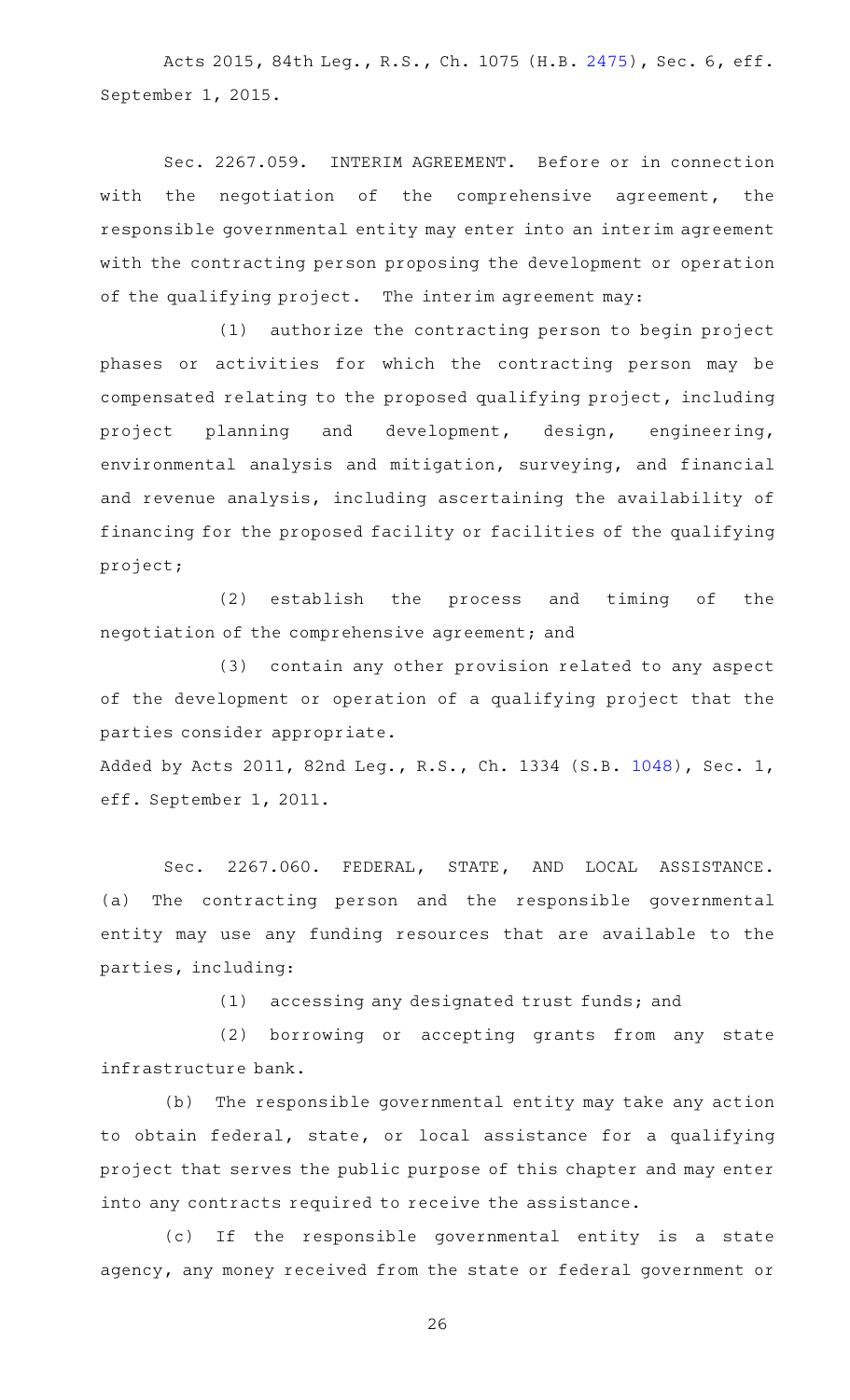any agency or instrumentality of the state or federal government is subject to appropriation by the legislature.

(d) The responsible governmental entity may determine that it serves the public purpose of this chapter for all or part of the costs of a qualifying project to be directly or indirectly paid from the proceeds of a grant or loan made by the local, state, or federal government or any agency or instrumentality of the government. Added by Acts 2011, 82nd Leg., R.S., Ch. 1334 (S.B. [1048\)](http://www.legis.state.tx.us/tlodocs/82R/billtext/html/SB01048F.HTM), Sec. 1, eff. September 1, 2011.

Sec. 2267.0605. PERFORMANCE AND PAYMENT BONDS REQUIRED. (a) The construction, remodel, or repair of a qualifying project may be performed only after performance and payment bonds for the construction, remodel, or repair have been executed in compliance with Chapter [2253](http://www.statutes.legis.state.tx.us/GetStatute.aspx?Code=GV&Value=2253) regardless of whether the qualifying project is on public or private property or is publicly or privately owned.

(b) For purposes of this section, a qualifying project is considered a public work under Chapter [2253](http://www.statutes.legis.state.tx.us/GetStatute.aspx?Code=GV&Value=2253) and the responsible governmental entity shall assume the obligations and duties of a governmental entity under that chapter. The obligee under a performance bond under this section may be a public entity, a private person, or an entity consisting of both a public entity and a private person.

Added by Acts 2011, 82nd Leg., R.S., Ch. 1334 (S.B. [1048\)](http://www.legis.state.tx.us/tlodocs/82R/billtext/html/SB01048F.HTM), Sec. 1, eff. September 1, 2011.

Sec. 2267.061. MATERIAL DEFAULT; REMEDIES. (a) If the contracting person commits a material default, the responsible governmental entity may assume the responsibilities and duties of the contracting person of the qualifying project. If the responsible governmental entity assumes the responsibilities and duties of the contracting person, the responsible governmental entity has all the rights, title, and interest in the qualifying project, subject to any liens on revenue previously granted by the contracting person to any person providing financing for the project.

(b) A responsible governmental entity that has the power of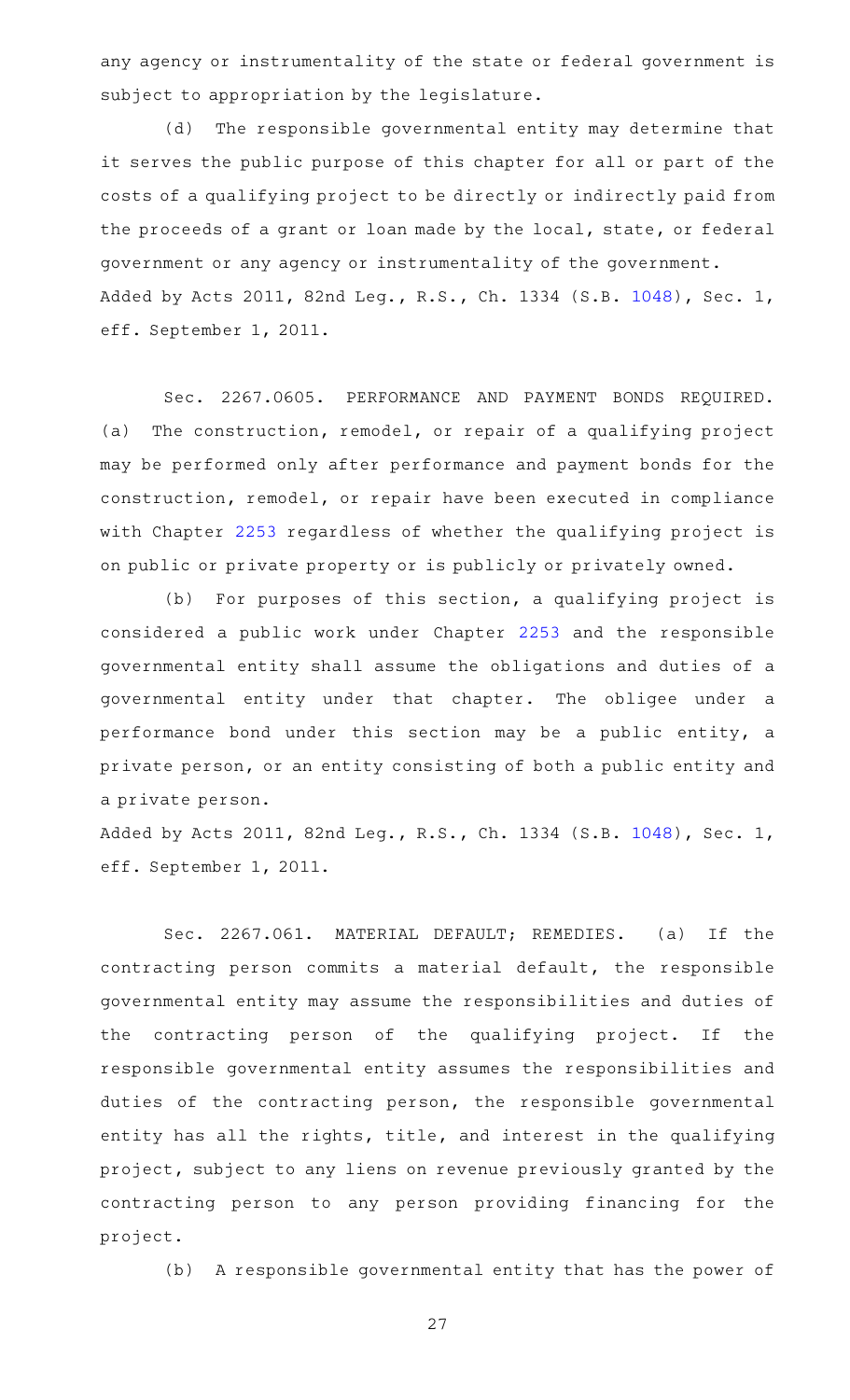eminent domain under state law may exercise that power to acquire the qualifying project in the event of a material default by the contracting person. Any person who has provided financing for the qualifying project, and the contracting person to the extent of its capital investment, may participate in the eminent domain proceedings with the standing of a property owner.

(c) The responsible governmental entity may terminate, with cause, any applicable interim or comprehensive agreement and exercise any other rights and remedies available to the governmental entity at law or in equity.

(d) The responsible governmental entity may make any appropriate claim under the letters of credit or other security or the performance and payment bonds required by Section [2267.058](http://www.statutes.legis.state.tx.us/GetStatute.aspx?Code=GV&Value=2267.058)(a)(1).

(e) If the responsible governmental entity elects to assume the responsibilities and duties for a qualifying project under Subsection (a), the responsible governmental entity may:

(1) develop or operate the qualifying project;

(2) impose user fees;

(3) impose and collect lease payments for the use of the project; and

(4) comply with any applicable contract to provide services.

(f) The responsible governmental entity shall collect and pay to secured parties any revenue subject to a lien to the extent necessary to satisfy the contracting person's obligations to secured parties, including the maintenance of reserves. The liens shall be correspondingly reduced and, when paid off, released.

(g) Before any payment is made to or for the benefit of a secured party, the responsible governmental entity may use revenue to pay the current operation and maintenance costs of the qualifying project, including compensation to the responsible governmental entity for its services in operating and maintaining the qualifying project. The right to receive any payment is considered just compensation for the qualifying project.

(h) The full faith and credit of the responsible governmental entity may not be pledged to secure any financing of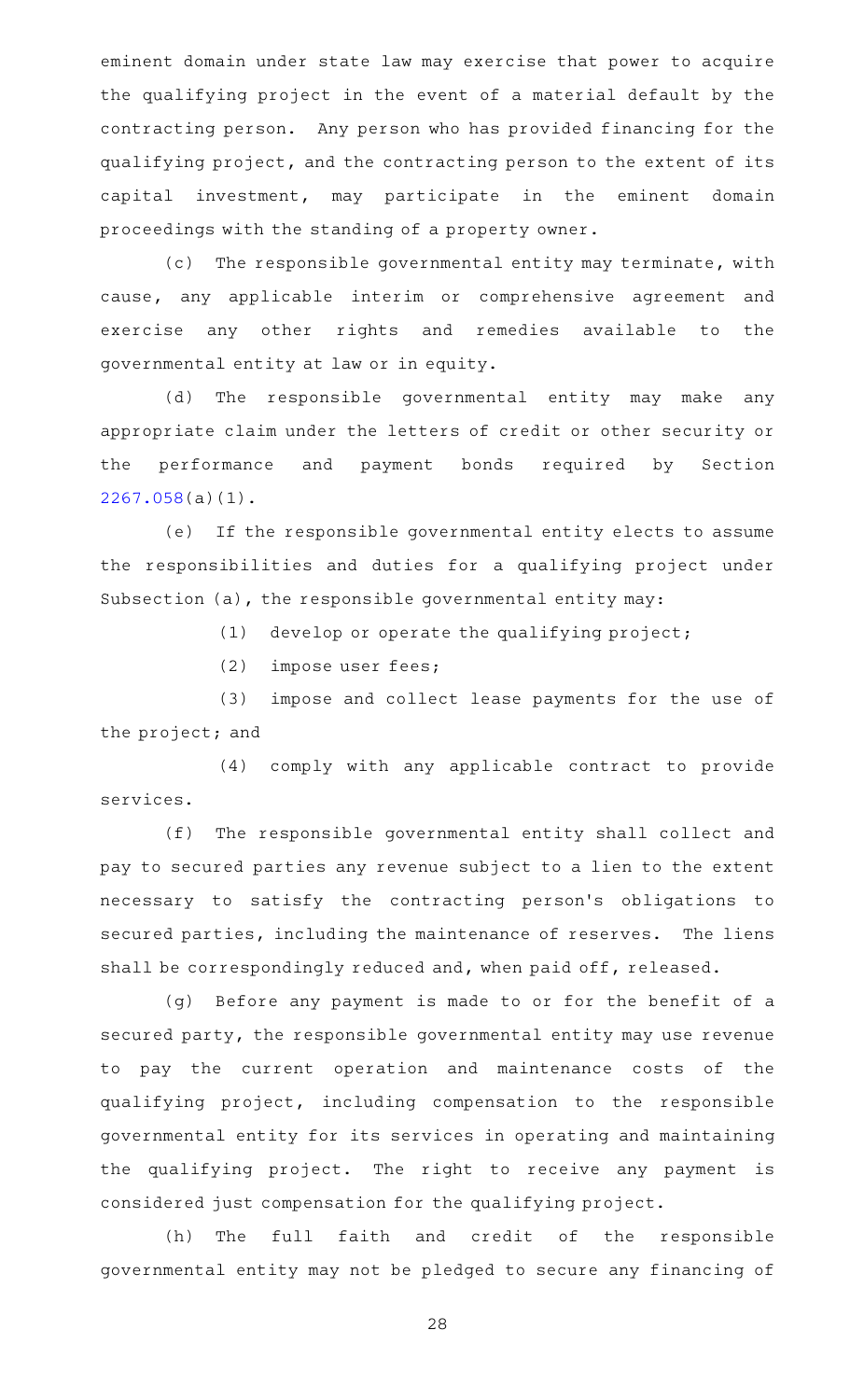the contracting person that was assumed by the governmental entity when the governmental entity assumed responsibility for the qualifying project. Added by Acts 2011, 82nd Leg., R.S., Ch. 1334 (S.B. [1048\)](http://www.legis.state.tx.us/tlodocs/82R/billtext/html/SB01048F.HTM), Sec. 1, eff. September 1, 2011.

Sec. 2267.062. EMINENT DOMAIN. (a) At the request of the contracting person, the responsible governmental entity may exercise any power of eminent domain that it has under law to acquire any land or property interest to the extent that the responsible governmental entity dedicates the land or property interest to public use and finds that the action serves the public purpose of this chapter.

(b) Any amounts to be paid in any eminent domain proceeding shall be paid by the contracting person. Added by Acts 2011, 82nd Leg., R.S., Ch. 1334 (S.B. [1048\)](http://www.legis.state.tx.us/tlodocs/82R/billtext/html/SB01048F.HTM), Sec. 1, eff. September 1, 2011.

Sec. 2267.063. AFFECTED FACILITY OWNER. (a) The contracting person and each facility owner, including a public utility, a public service company, or a cable television provider, whose facilities will be affected by a qualifying project shall cooperate fully in planning and arranging the manner in which the facilities will be affected.

(b) The contracting person and responsible governmental entity shall ensure that a facility owner whose facility will be affected by a qualifying project does not suffer a disruption of service as a result of the construction or improvement of the qualifying project.

(c) A governmental entity possessing the power of eminent domain may exercise that power in connection with the relocation of facilities affected by the qualifying project or facilities that must be relocated to the extent that the relocation is necessary or desirable by construction of, renovation to, or improvements to the qualifying project, which includes construction of, renovation to, or improvements to temporary facilities to provide service during the period of construction or improvement. The governmental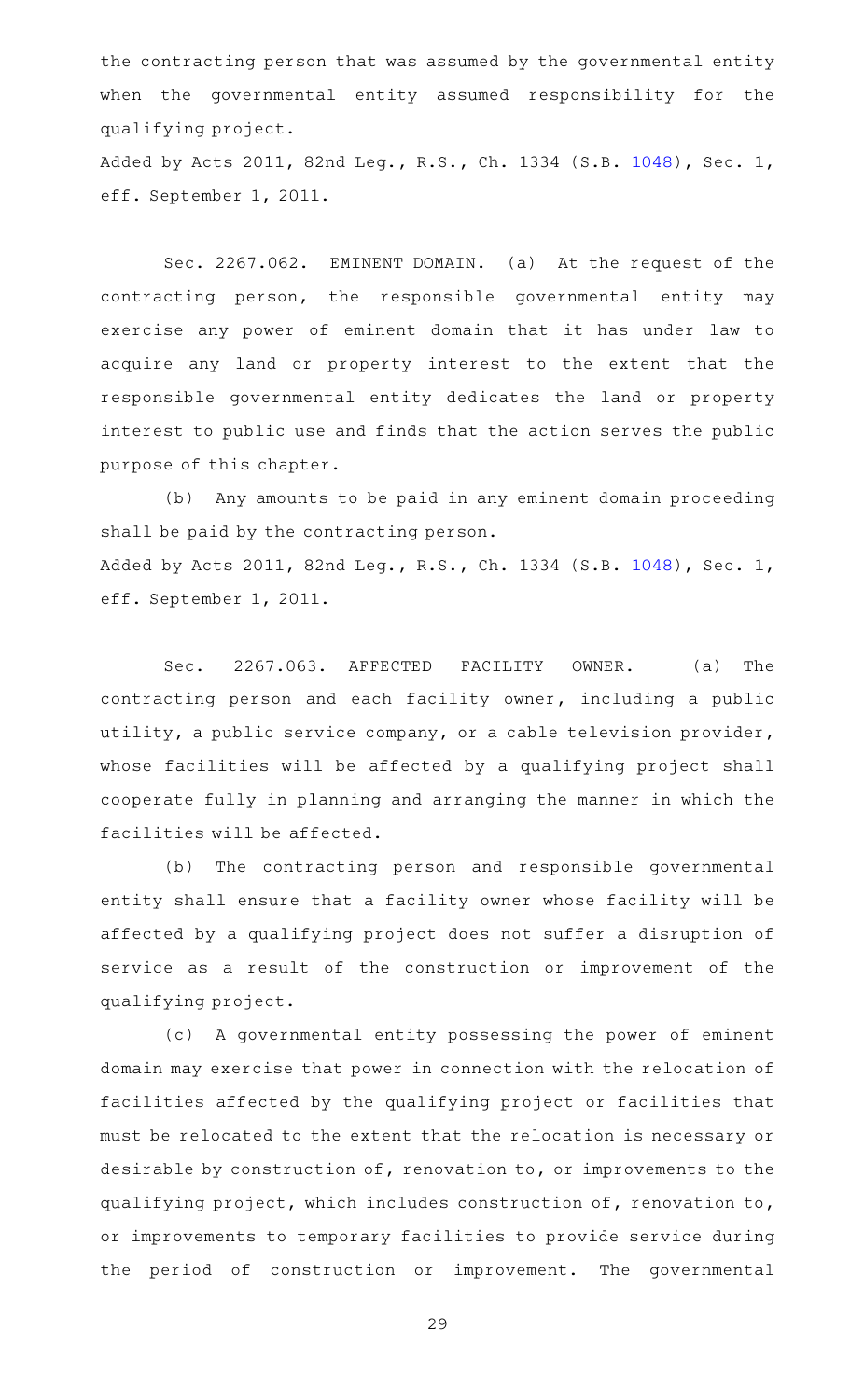entity shall exercise its power of eminent domain to the extent required to ensure an affected facility owner does not suffer a disruption of service as a result of the construction or improvement of the qualifying project during the construction or improvement or after the qualifying project is completed or improved.

(d) The contracting person shall pay any amount owed for the crossing, constructing, or relocating of facilities. Added by Acts 2011, 82nd Leg., R.S., Ch. 1334 (S.B. [1048\)](http://www.legis.state.tx.us/tlodocs/82R/billtext/html/SB01048F.HTM), Sec. 1, eff. September 1, 2011.

Sec. 2267.064. POLICE POWERS; VIOLATIONS OF LAW. A peace officer of this state or of any affected jurisdiction has the same powers and jurisdiction within the area of the qualifying project as the officer has in the officer's area of jurisdiction. The officer may access the qualifying project at any time to exercise the officer 's powers and jurisdiction. Added by Acts 2011, 82nd Leg., R.S., Ch. 1334 (S.B. [1048\)](http://www.legis.state.tx.us/tlodocs/82R/billtext/html/SB01048F.HTM), Sec. 1,

eff. September 1, 2011.

Sec. 2267.065. PROCUREMENT GUIDELINES. (a) Chapters [2155](http://www.statutes.legis.state.tx.us/GetStatute.aspx?Code=GV&Value=2155), [2156](http://www.statutes.legis.state.tx.us/GetStatute.aspx?Code=GV&Value=2156), and [2166](http://www.statutes.legis.state.tx.us/GetStatute.aspx?Code=GV&Value=2166), any interpretations, rules, or guidelines of the comptroller and the Texas Facilities Commission, and interpretations, rules, or guidelines developed under Chapter [2262](http://www.statutes.legis.state.tx.us/GetStatute.aspx?Code=GV&Value=2262) do not apply to a qualifying project under this chapter.

(b) A responsible governmental entity may enter into a comprehensive agreement only in accordance with guidelines that require the contracting person to design and construct the qualifying project in accordance with procedures that do not materially conflict with those specified in:

(1) Subchapter [G](http://www.statutes.legis.state.tx.us/GetStatute.aspx?Code=GV&Value=2269.301), Chapter [2269,](http://www.statutes.legis.state.tx.us/GetStatute.aspx?Code=GV&Value=2269) for facilities projects described by Section [2269.302;](http://www.statutes.legis.state.tx.us/GetStatute.aspx?Code=GV&Value=2269.302) or

(2) Subchapter [H](http://www.statutes.legis.state.tx.us/GetStatute.aspx?Code=GV&Value=2269.351), Chapter [2269](http://www.statutes.legis.state.tx.us/GetStatute.aspx?Code=GV&Value=2269), for civil works projects as defined by Section [2269.351.](http://www.statutes.legis.state.tx.us/GetStatute.aspx?Code=GV&Value=2269.351)

(c) This chapter does not authorize a responsible governmental entity or a contracting person to obtain professional services through any process except in accordance with Subchapter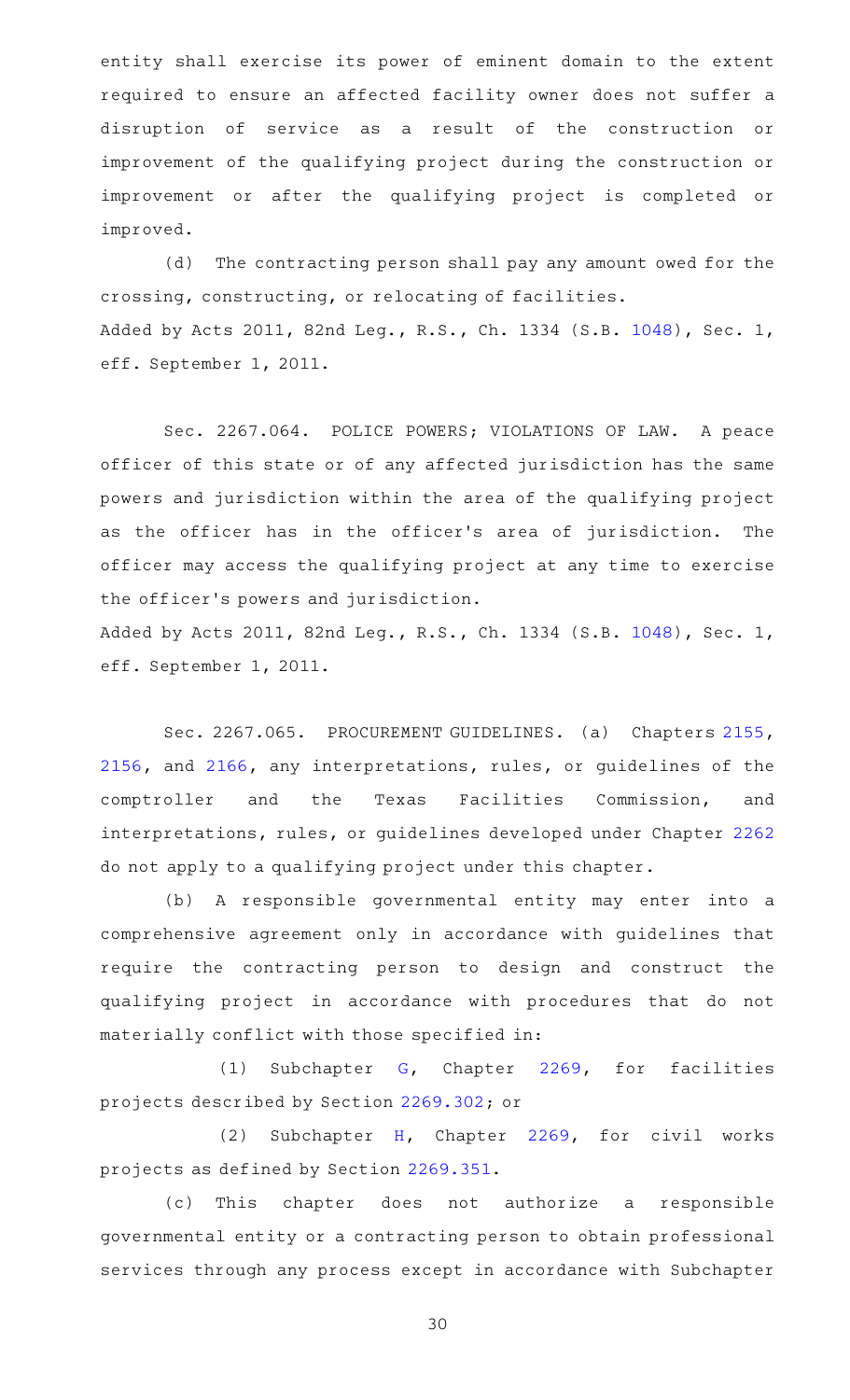## [A,](http://www.statutes.legis.state.tx.us/GetStatute.aspx?Code=GV&Value=2254.001) Chapter [2254](http://www.statutes.legis.state.tx.us/GetStatute.aspx?Code=GV&Value=2254).

(d) Identified team members, including the architect, engineer, or builder, may not be substituted or replaced once a project is approved and an interim or comprehensive agreement is executed without the written approval of the responsible governmental entity.

Added by Acts 2011, 82nd Leg., R.S., Ch. 1334 (S.B. [1048\)](http://www.legis.state.tx.us/tlodocs/82R/billtext/html/SB01048F.HTM), Sec. 1, eff. September 1, 2011.

Amended by:

Acts 2015, 84th Leg., R.S., Ch. 1075 (H.B. [2475](http://www.legis.state.tx.us/tlodocs/84R/billtext/html/HB02475F.HTM)), Sec. 7, eff. September 1, 2015.

Sec. 2267.066. POSTING OF PROPOSALS; PUBLIC COMMENT; PUBLIC ACCESS TO PROCUREMENT RECORDS; FINAL VOTE. (a) Not later than the 10th day after the date a responsible governmental entity accepts a proposal submitted in accordance with Section [2267.053](http://www.statutes.legis.state.tx.us/GetStatute.aspx?Code=GV&Value=2267.053)(b), the responsible governmental entity shall provide notice of the proposal as follows:

(1) for a responsible governmental entity described by Section [2267.001](http://www.statutes.legis.state.tx.us/GetStatute.aspx?Code=GV&Value=2267.001)(5)(A), by posting the proposal on the entity's Internet website; and

(2) for a responsible governmental entity described by Section [2267.001](http://www.statutes.legis.state.tx.us/GetStatute.aspx?Code=GV&Value=2267.001)(5)(B), by:

(A) posting a copy of the proposal on the entity 's Internet website; or

(B) publishing in a newspaper of general circulation in the area in which the qualifying project is to be performed a summary of the proposal and the location where copies of the proposal are available for public inspection.

(b) The responsible governmental entity shall make available for public inspection at least one copy of the proposal. This section does not prohibit the responsible governmental entity from posting the proposal in another manner considered appropriate by the responsible governmental entity to provide maximum notice to the public of the opportunity to inspect the proposal.

(c) Trade secrets, proprietary information, financial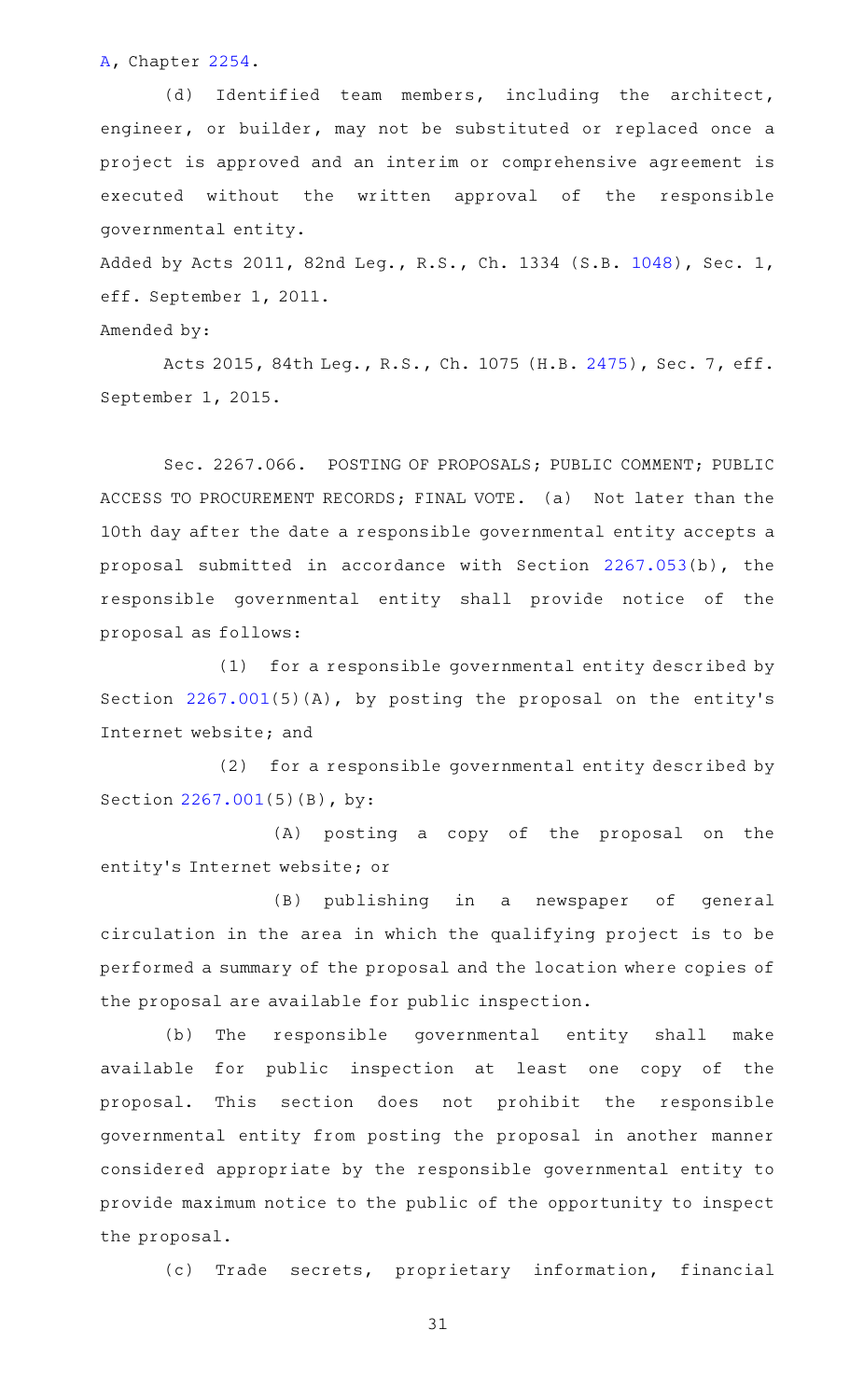records, and work product of a proposer are excluded from disclosure under Section [552.101](http://www.statutes.legis.state.tx.us/GetStatute.aspx?Code=GV&Value=552.101) and may not be posted or made available for public inspection except as otherwise agreed to by the responsible governmental entity and the proposer. After submission by a responsible governmental entity of a detailed qualifying project proposal to the commission, the trade secrets, proprietary information, financial records, and work product of the proposer are not protected from disclosure unless expressly excepted from the requirements of Chapter [552](http://www.statutes.legis.state.tx.us/GetStatute.aspx?Code=GV&Value=552) or considered confidential under other law.

(d) The responsible governmental entity shall hold a public hearing on the proposal during the proposal review process not later than the 30th day before the date the entity enters into an interim or comprehensive agreement. The public hearing shall be held in the area in which the proposed qualifying project is to be performed.

(e) On completion of the negotiation phase for the development of an interim or comprehensive agreement and before an interim agreement or comprehensive agreement is entered into, a responsible governmental entity must make available the proposed agreement in a manner provided by Subsection (a) or (b).

(e-1) After making the proposed comprehensive agreement available as required by Subsection (e), the responsible governmental entity shall hold a public hearing on the final version of the proposed comprehensive agreement and vote on the proposed comprehensive agreement after the hearing. The hearing must be held not later than the 10th day before the date the entity enters into a comprehensive agreement with a contracting person.

(f) A responsible governmental entity that has entered into an interim agreement or comprehensive agreement shall make procurement records available for public inspection on request. For purposes of this subsection, procurement records do not include the trade secrets of the contracting person or financial records, including balance sheets or financial statements of the contracting person, that are not generally available to the public through regulatory disclosure or other means.